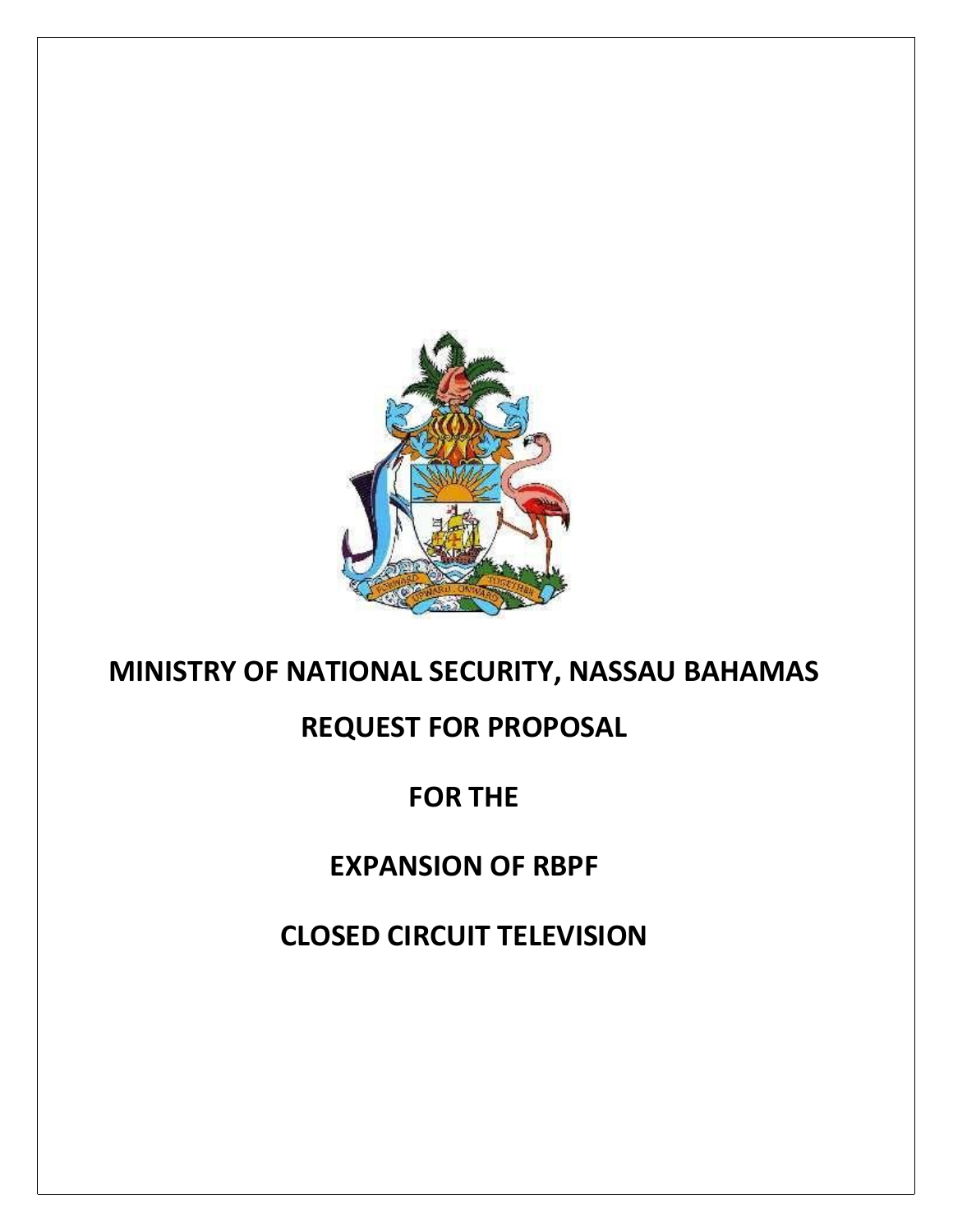#### **DISCLAIMER**

The information contained in this Request for Proposals (the "RFP") is provided to Bidder(s) on behalf of the Royal Bahamas Police Force ("RBPF") or any of their employees or advisors, on the terms and conditions set out in this RFP and such other terms and conditions subject to which such information is provided.

This RFP is not an agreement and is neither an offer nor invitation by RBPF to prospective Bidders or any other person. The purpose of this RFP is to provide Bidders with information that may be useful to them in making their submissions (the "Bids") pursuant to this RFP. This RFP includes statements which reflect various assumptions and assessments arrived at by RBPF in relation to the expansion of closed circuit television around New Providence ("the Project"). Such assumptions, assessments and statements do not purport to contain all the information that each Bidder may require. This RFP may not be appropriate for all persons, and it is not possible for RBPF, its employees or advisors to consider the investment objectives, financial circumstances and particular needs of each Bidder. The assumptions, assessments, statements and information contained in this RFP may not be complete, accurate, adequate or correct. Each Bidder should, therefore conduct its own investigations and analysis and should check the accuracy, adequacy, correctness, reliability and completeness of the assumptions, assessments, statements and information contained in this RFP and obtain independent advice from appropriate sources.

Information provided in this RFP to the Bidder(s) is on a wide range of matters, some of which depend upon interpretation of the law. The information given is not an exhaustive account of statutory requirements and should not be regarded as a complete or authoritative statement of law. RBPF accepts no responsibility for the accuracy or otherwise for any interpretation or opinion on law expressed herein.

RBPF, its employees and advisors make no representation or warranty and shall have no liability to any person, including any Bidder under any law, statute, rules or regulations or tort, principles or restitution or unjust enrichment or otherwise for any loss, damages, cost or expense which may arise from or be incurred or suffered on account of anything contained in this RFP or otherwise, including the accuracy, adequacy, correctness, completeness or reliability of the RFP and any assessment, assumption, statement or information contained therein or deemed to form part of this RFP or arising in any way in this bid stage.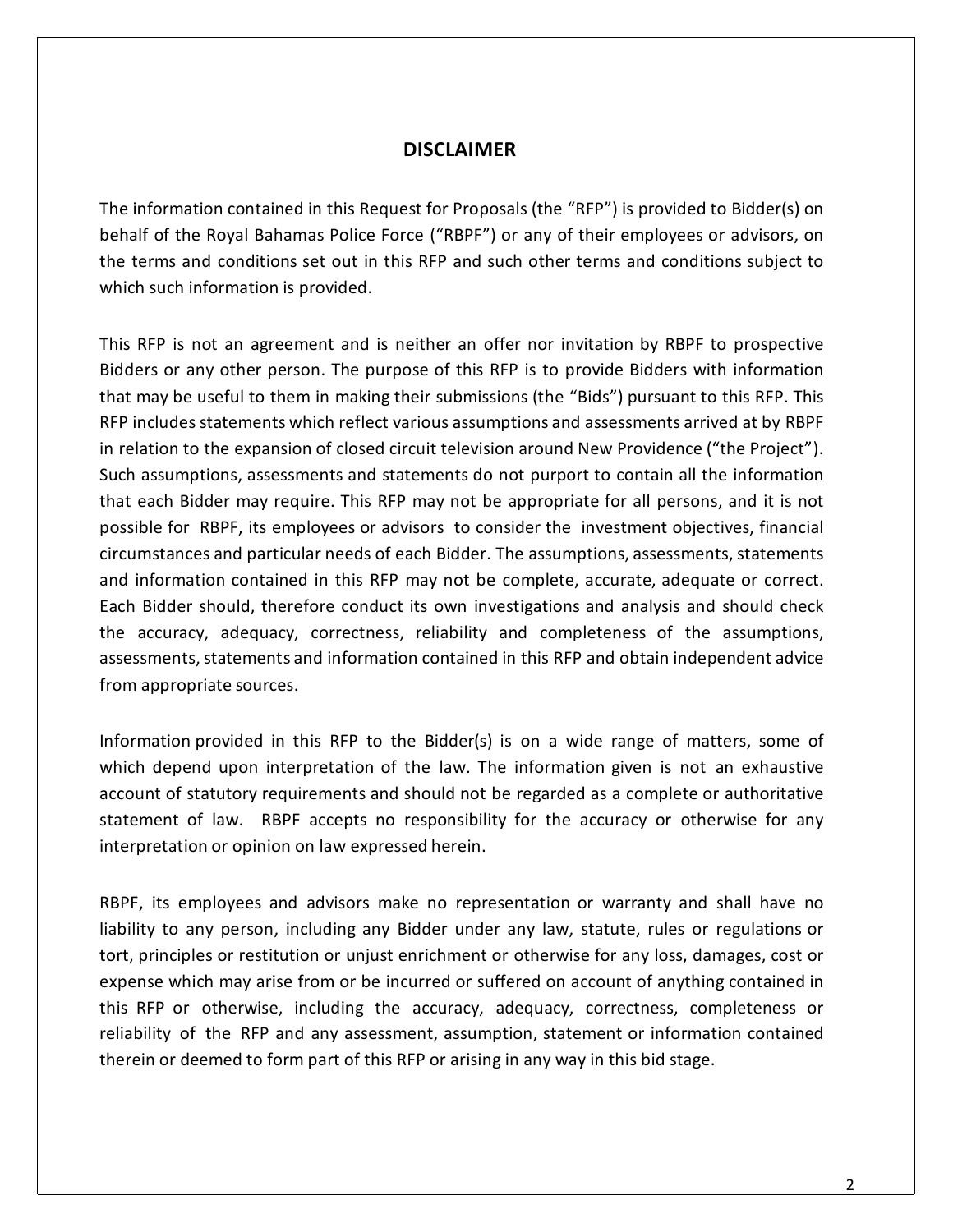RBPF accepts no liability of any nature whether resulting from negligence or otherwise howsoever caused arising from reliance of any Bidder upon the statements contained in this RFP.

RBPF may in its absolute discretion, but without being under any obligation to do so, update, amend or supplement the information, assessment or assumptions contained in this RFP.

The issue of this RFP does not imply that RBPF is bound to select a Bidder or to appoint the Selected Bidder, as the case may be, for the Project and RBPF reserves the right to reject all or any of the Bidders or Bids without assigning any reason whatsoever.

The Bidder shall bear all its costs associated with or relating to the preparation and submission of its Bids including but not limited to preparation, copying, postage, delivery fees, expenses associated with any demonstrations or presentations which may be required by RBPF or any other costs incurred in connection with or relating to its Bid. All such costs and expenses will remain with the Bidder and RBPF shall not be liable in any manner whatsoever for the same or for any other costs or other expenses incurred by a Bidder in preparation for submission of the Bid, regardless of the conduct or outcome of the Bidding Process.

The Bidding Process shall be governed by, and construed in accordance with, the laws of The Bahamas and the courts of The Bahamas shall have exclusive jurisdiction over all disputes arising under, pursuant to and/or in connection with the Bidding Process.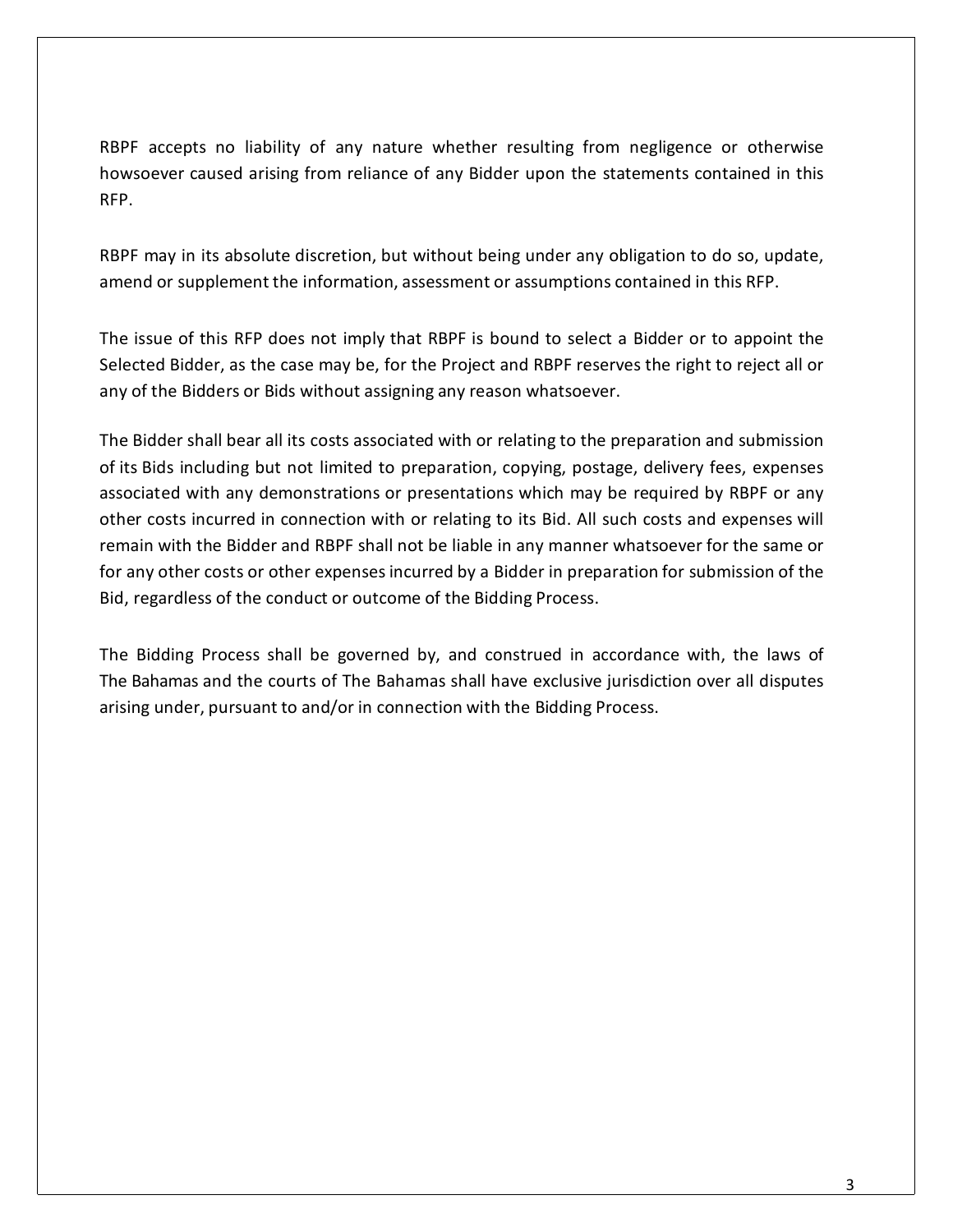### **Statement of Work**

### **Purpose**

The purpose of this RFP is to invite prospective vendors ("**Bidders**") to submit a proposal to upgrade and expand the existing CCTV network of the RBPF.

## **Coverage & Participation**

The intended coverage of this RFP, and any agreement resulting therefrom, shall be for the use in the Commonwealth of The Bahamas commencing at New Providence. Any changes to this initial agreement/proposal will only be honoured with the agreement of all parties in writing.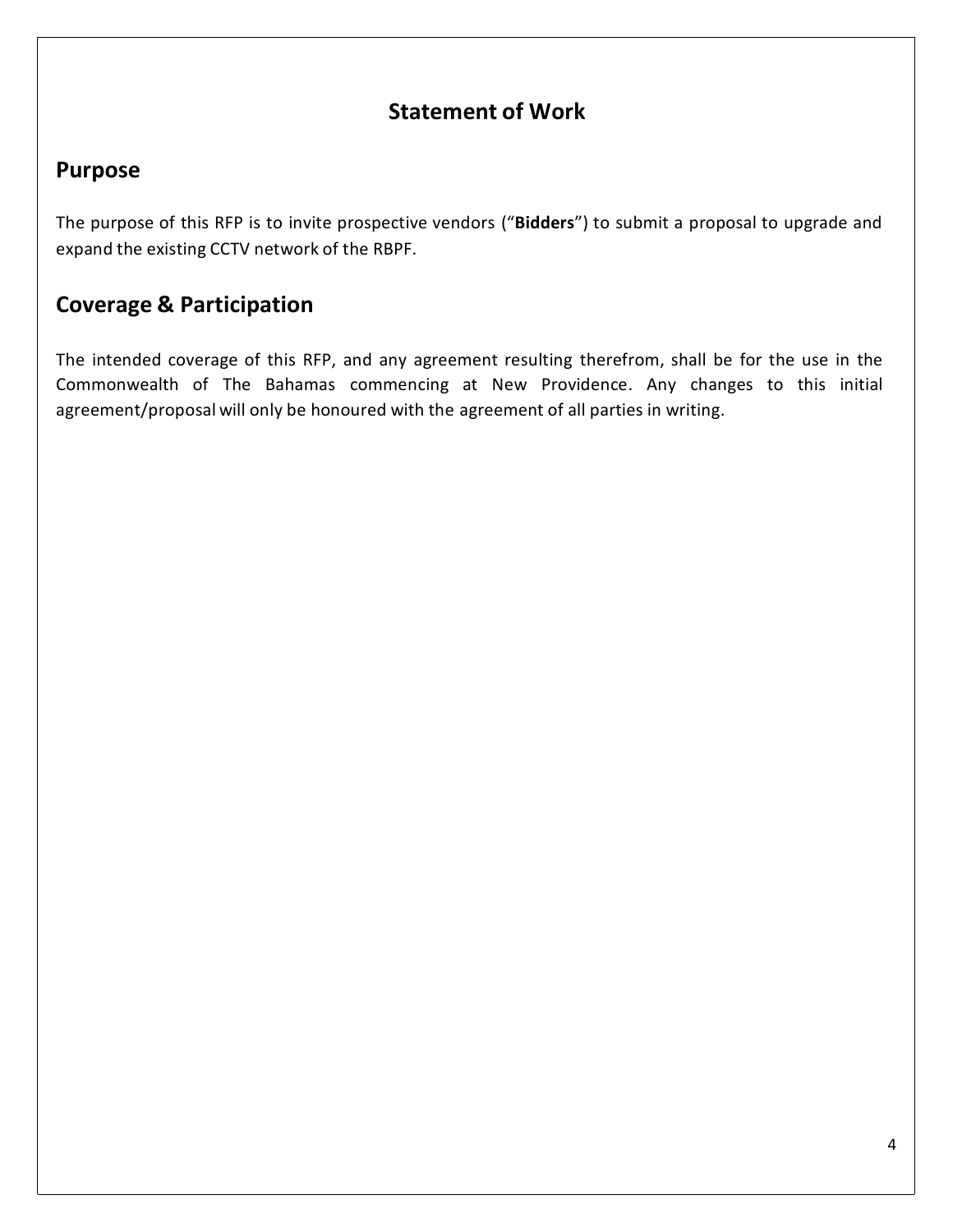# **1. General Information**

# **Original RFP Document**

RBPF shall retain the RFP, and all related terms and conditions, exhibits and other attachments, in original form in an archival copy. Any modification of these, in the vendor's submission, is grounds for immediate disqualification.

# **The Organization**

The Police Act 2009 charges RBPF with the maintenance of law and order, the preservation of peace, the prevention and detection of crime, the apprehension of offenders and the offenders and the enforcement of all laws with which it is charged.

# **2. Existing Technology Environment**

- 2.1.1 The current CCTV system operates on a combination of Bahamas Telecommunication Company's("**BTC"**) wired and wireless infrastructure. The CCTV system is administered from the Police Headquarters on East Street North in the city of New Providence. The system can be viewed from a computer via a web browser, mobile device ,has the ability to show historical video while recording, has several search-by features, can record on motion, can adjust to daylight and night time vision, has the ability to download video, and has video monitoring station. The current system has 243 cameras.
- 2.1.2 The RBPF requires the following services:
	- $\triangleright$  Design & build a hybrid network infrastructure consisting of both fibre optics & wireless backhaul.
	- $\triangleright$  Design and implement a new system architecture that will both facial & License Plate Recognition
	- ("**LPR"**)
	- $\triangleright$  Design a migration plan for the replacement of end devices, the upgrade of the existing Video
	- Management System & upgrade of the Storage Platform.
	- $\triangleright$  System architecture design must have built-in redundancy at all levels including but not limited to cameras, network, servers, storage & application.
	- $\triangleright$  System Architecture must provide and account for reliability, high availability & scalability for future growth.
	- $\triangleright$  Design & implement a UPS to supply and maintain VMS Infrastructure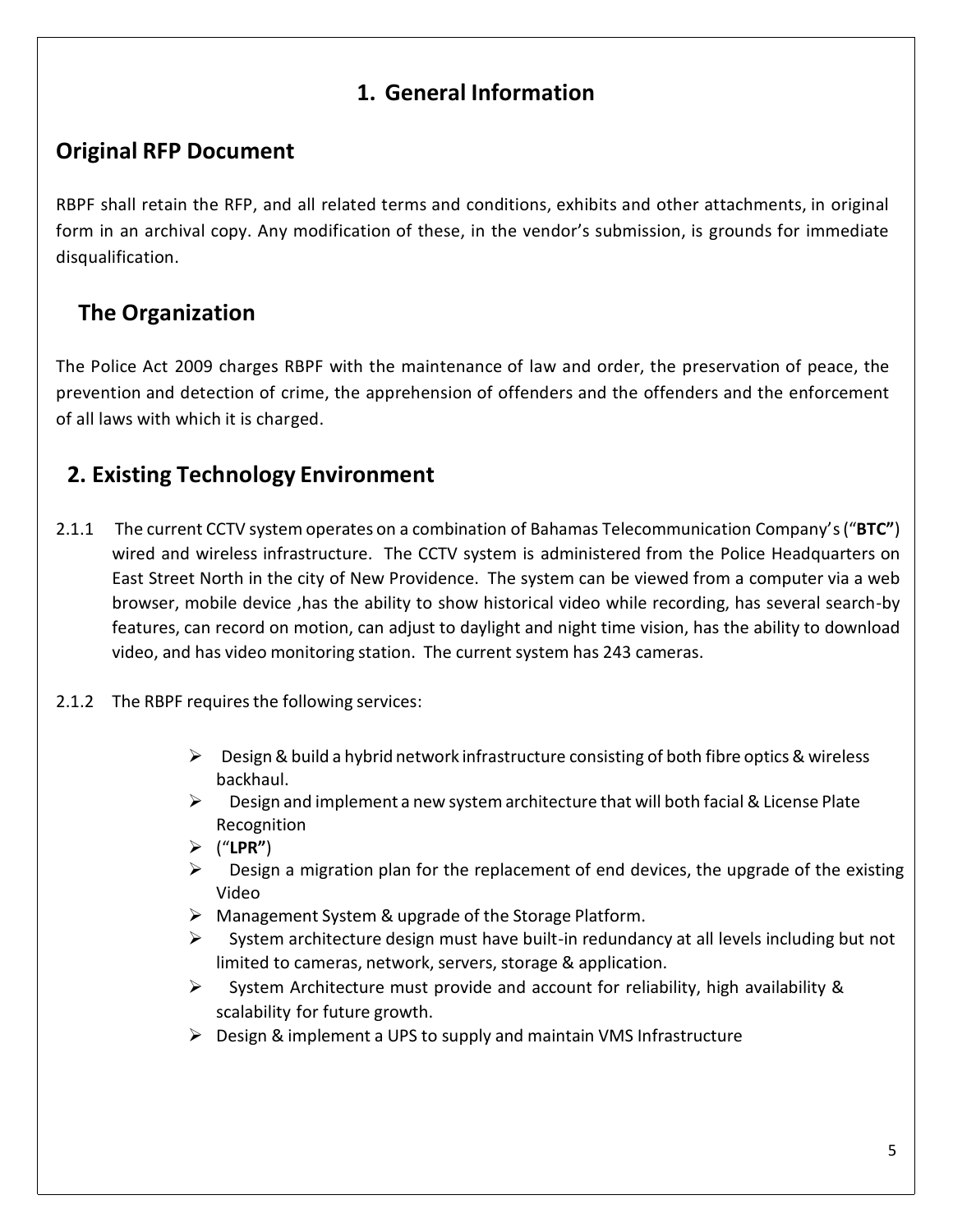#### 2.1.3 The LED Video Wall must:

- $\triangleright$  Be Designed for 24-hour reliability
- $\triangleright$  Be Energy Efficient
- $\triangleright$  Include Pixel Patches

## **2.2 Schedule of Events**

The following is a tentative schedule that will apply to this RFP, but may change:

| <b>Stage</b><br>Number | <b>Event Description</b>             | Date                               |  |
|------------------------|--------------------------------------|------------------------------------|--|
| 1                      | Issue of the RFP                     | January 25th 2019                  |  |
| $\mathcal{P}$          | <b>Clarification Period Begins</b>   | February 11 <sup>th</sup> 2019     |  |
| 3                      | Deadline for Clarification Questions | February 15th 2019                 |  |
| 4                      | <b>Clarifications Issued by RBPF</b> | February 22nd 2019                 |  |
| 5                      | RFP Bids Due ("Bid Due Date")        | March $1st$ 2019 at 4pm            |  |
| 6                      | Opening of Bids                      | March 5th 2019 at 10am             |  |
| 7                      | Successful Bidder Announcement       | March 16th 2019                    |  |
| 8                      | <b>Execution of the Agreement</b>    | March 29 <sup>th</sup> (tentative) |  |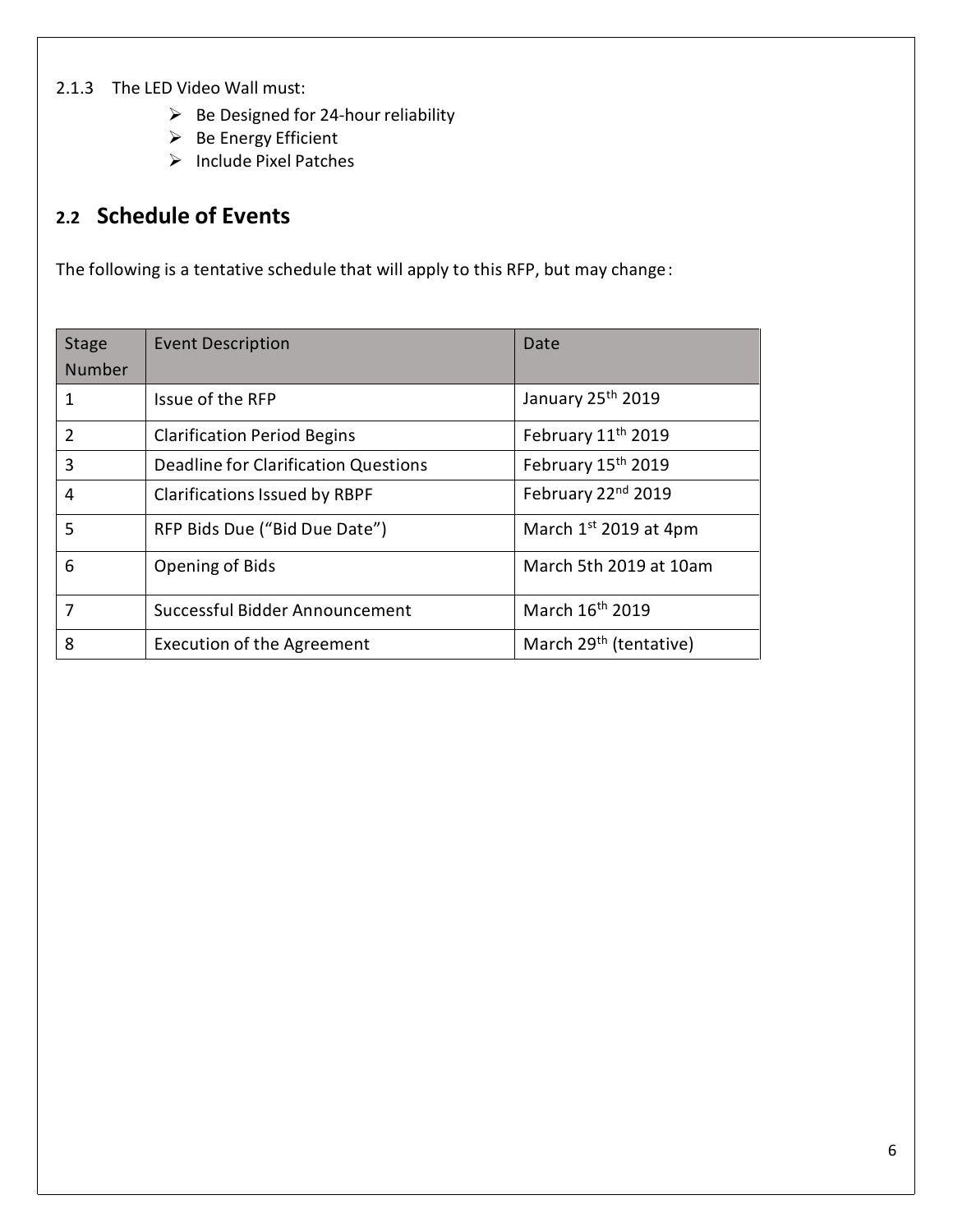### **2.3 Amendment of the RFP**

- 2.3.1 At any time prior to the Bid Due Date, RBPF may, for any reason, whether at its own initiative or in response to clarifications requested by a Bidder, modify the RFP by the issuance of amendments.
- 2.3.2 Any amendment issued will be sent in writing to all the Bidders.
- 2.3.3 In order to afford the Bidders a reasonable time for taking into account a material amendment (the materiality of which the RBPF in its own discretion may determine) or for any other reason, the RBPF may, at its own discretion, extend the Bid Due Date.

# **2.4. Right to Accept and to Reject Any or All Bids**

- 2.4.1 Notwithstanding anything contained in this RFP, RBPF reserves the right to accept or reject any Bid and to end the Bidding Process and reject all Bids at any time without any liability or any obligation for such acceptance, rejection or annulment, and without assigning any reasonsthereof.
- 2.4.2 RBPF reserves the right to reject any Bid if:
	- a. at any time, a material misrepresentation is made or uncovered; or
	- b. the Bidder does not provide, within the time specified by RBPF, the clarification sought by RBPF for evaluation of the Bid.
- 2.4.3 Such misrepresentation shall lead to disqualification of the Bidder. If the Bidder is a Consortium, then the entire Consortium shall be disqualified. If the highest-ranked Bidder is disqualified afterthe Bids have been opened RBPF reserves the right to negotiate with the next highest-ranking Bidder or in the sole discretion of RBPF, cancel the Bidding Process.
- 2.4.4 In case it is found during the evaluation, or at any time before signing of the Agreement, that one or more of the qualification conditions have not been met by the Bidder, or the Bidder has made material misrepresentation, or has given any materially incorrect or false information, the Bidder shall be disqualified forthwith.
- 2.4.5 Notwithstanding anything to the contrary contained in the RFP, in case it is found after Successful Bidder has been announced, but before the Agreement has been executed, that the Successful Bidder has made any misrepresentation, the award may be rescinded in writing by RBPF in its sole and absolute discretion, without RBPF being liable in any manner whatsoever to the Bidder, as the case may be.
- 2.4.6 RBPF reserves the right to verify all statements, information and documents submitted by the Bidder in response to the Bidding Documents. Failure of RBPF to undertake such verification shall not relieve the Bidder of its obligations or liabilities hereunder nor will it affect any rights of RBPF to disqualify any Bidder or rescind the award as granted under this RFP including this Clause 2.4.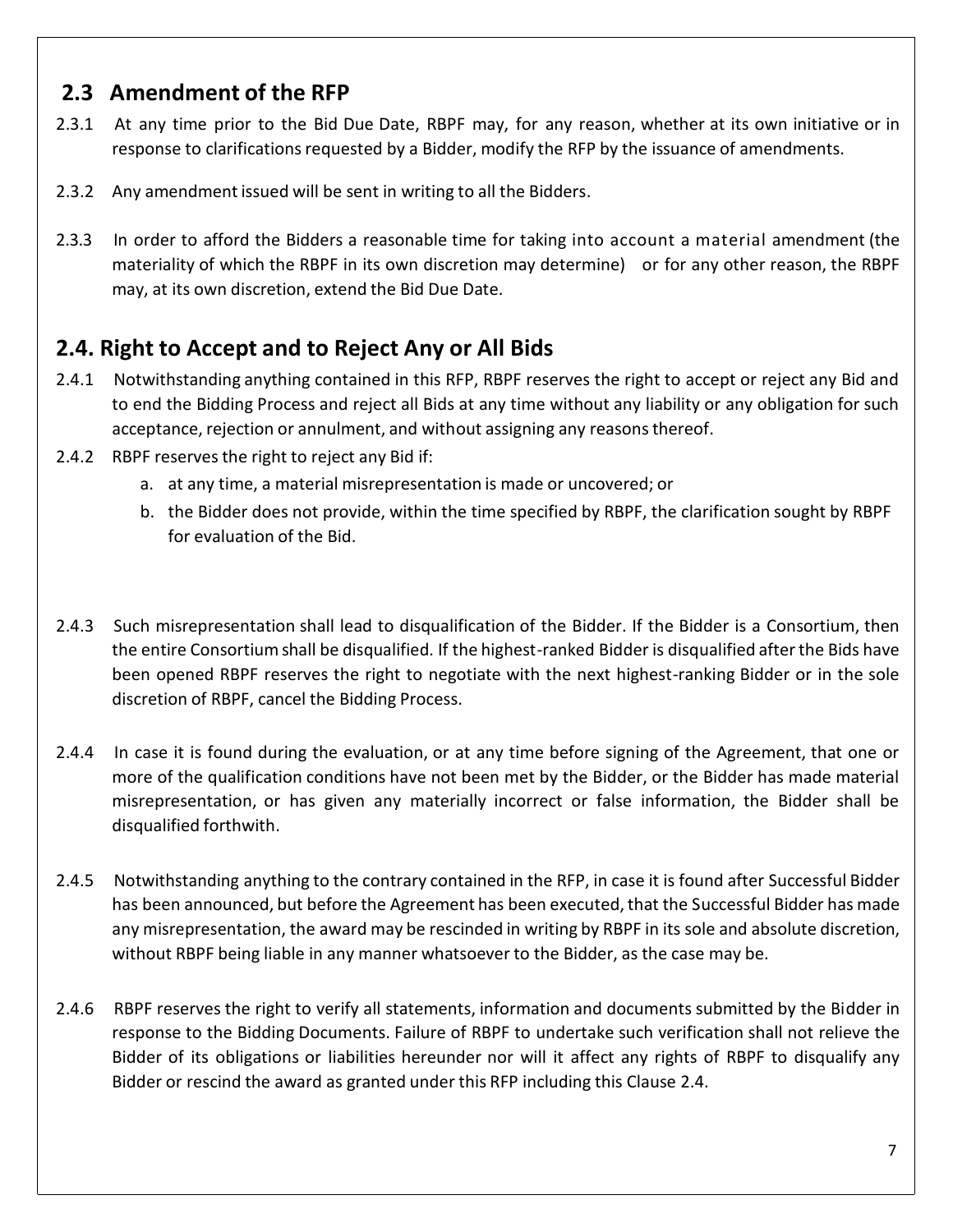# **3. Proposal Preparation Instructions**

# **3.1 Bidder's Understanding of the RFP**

In responding to this RFP, the Bidder accepts full responsibility to understand the RFP in its entirety, and in detail, including making any inquiries to the RBPF as necessary to gain such understanding. RBPF reserves the right to disqualify any Bidder who demonstrates less than such understanding. Further, RBPF reserves the right to determine, at its sole discretion, whether the Bidder has demonstrated such understanding. That right extends to cancellation of award, if award has been made. Such disqualification and/or cancellation shall be at no fault, cost, or liability whatsoever to RBPF.

# **3.2 Bid Due Date**

Bids are due no later than 4:00pm (Eastern Time) on February 22<sup>nd</sup> 2019. RBPF may, in its sole discretion, extend the Bid Due Date by issuing an amendment in accordance with Clause 2.2. uniformly for all Bidders.

## **3.3 Late Bids**

Bids received after the Bid Due Date shall not be considered and shall be summarily rejected.

# **3.4 Good Faith Statement**

All information provided by RBPF in this RFP is offered in good faith. Individual items are subject to change at any time. RBPF makes no certification that any item is without error. RBPF is not responsible or liable for any use of the information or for any claims asserted there from.

# **3.5 Communications**

All communications must be in writing in the English Language.

# **3.6 Clarifications**

- 3.6.1 Questions concerning this RFP (including inquiries about technical interpretations) must be submitted in writing and be received prior to Stage Number 3 outlined at Clause 2.2.
- 3.6.2 All requests for clarification must be received in writing via e-mail to **[secretariat@rbpf.bs](mailto:secretariat@rbpf.bs)** on the date outlined at Clause 2.2. Written responses to all questions will be forwarded to all vendors on the date outlined at Clause 2.2., without identifying the source of inquiry.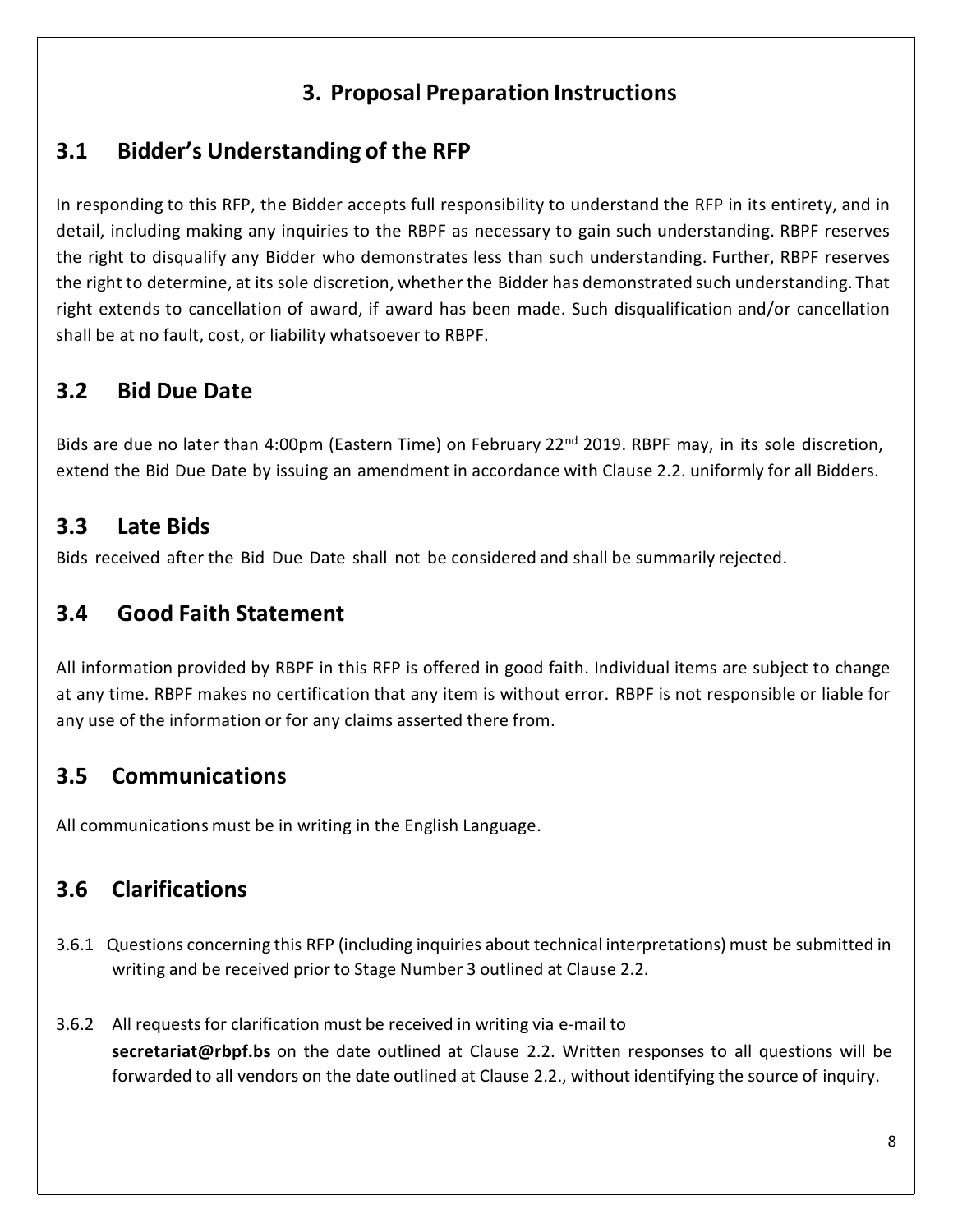3.6.3 RBPF may also **on its own motion**, if deemed necessary, issue interpretations and clarificationsto all Bidders. All clarifications and interpretationsissued by RBPF shall be deemed to be part of the RFP. Any verbal clarifications and information given by RBPF or its employees or representatives shall not be deemed "clarification" for the purposes of this RFP.

### **3.7 Proposal Preparation and Submission**

- 3.7.1 Bidders are required to deliver a sealed envelope that includes the name and address of your point of contact on the outside. The sealed envelope shall contain:
	- $\triangleright$  One (1) proposal marked 'Team/Company Name Original'.
	- $\triangleright$  Three (3) hard copies marked 'Team/Company Name Copy 1' and 'Team/Company Name Copy 2' respectively;
	- $\triangleright$  Bidder Certification in the form provided at Appendix A;
	- $\triangleright$  One CD ROM with an electronic version marked 'Team/Company Name Copy 3'.
- 3.7.2 Proposals must be signed by an authorized representative of the proposal and be delivered sealed to:

**Chairman Tenders Board c/o Ministry of Finance Cecil Wallace Whitfield Building Nassau, Bahamas Attention: Royal Bahamas Police Force CCTV Expansion**

on or prior to the date set at Clause 2.2. Vendors are to submit three (3) copies that must be individually bound. All pages of the Bid are to be numbered. Bidders to thistender must also submit a **digitally signed** copy of the proposal electronically via e-mail to **[tendersboard@bahamas.gov.bs](mailto:tendersboard@bahamas.gov.bs)** with the subject of "Royal Bahamas Police Force CCTV Expansion".

3.7.3 Proposals should be organized as follows:

1. **Title Page** – Show the RFP subject, the name of the vendor, local address, telephone number, name of contact person, and the date.

2. **Table of Contents** – Show a clear identification of the material by section and by page number.

3. **Profile of the Vendor** – Show vendor qualifications as stated in Section 5 of this RFP; state the location of the office that will be performing the installation and responding to requests for support.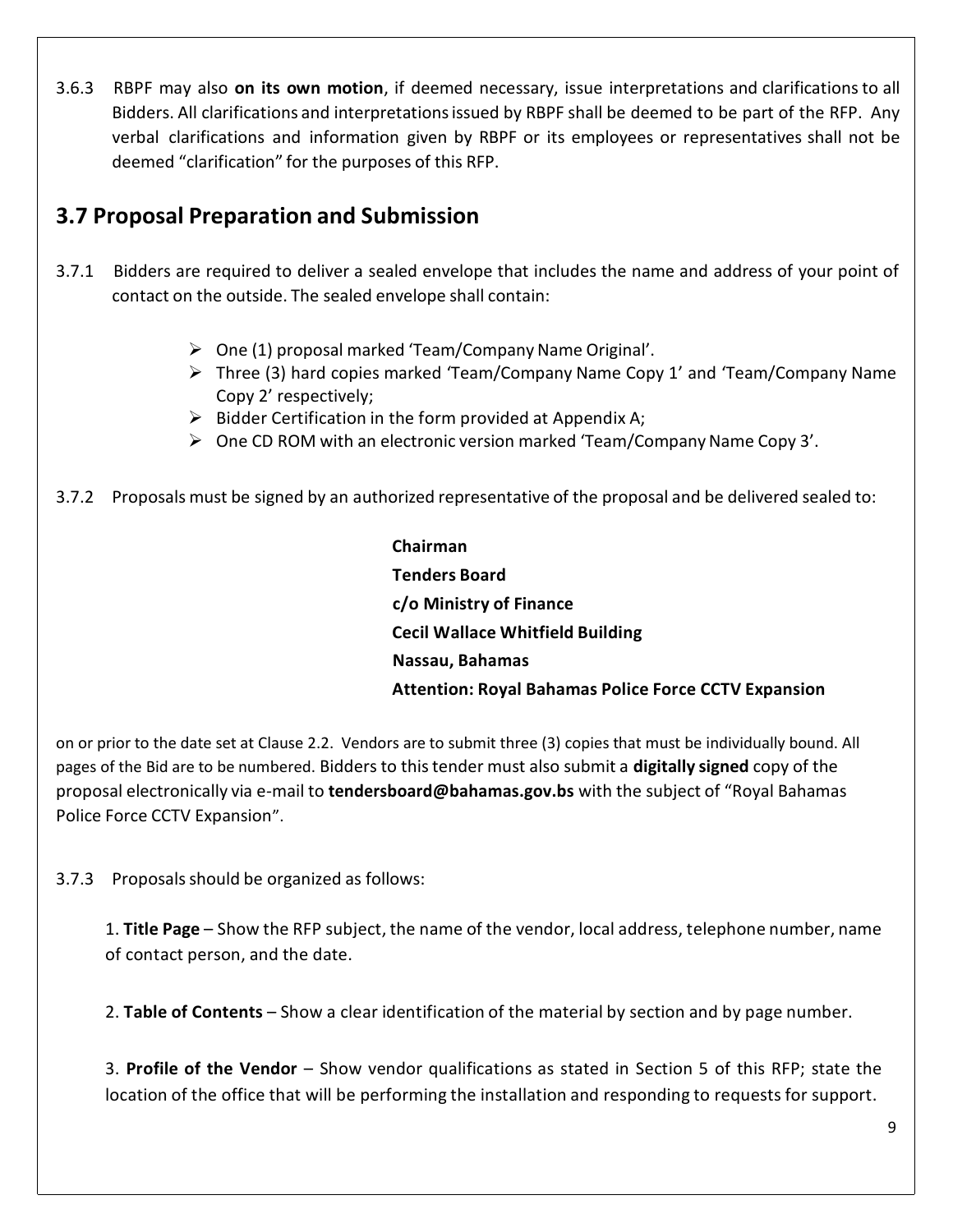4. **Complete copy of Proposal** - Show a complete copy of their proposal in the order of the requirements set forth in Section 5 of this RFP. Provide images and technical specifications of each type of proposed hardware that is to be used in the proposed surveillance system.

#### 5. **Tax Compliance Certification.**

- 3.7.4 All information requested in the Section 4 below should be submitted. RBPF reserves the right to reject any Bid which is non-responsive and no request for alteration, modification, substitution or withdrawal shall be entertained by RBPF in respect of such Bid.
- 3.7.5 Proposal should be prepared in plain and lucid language, providing a clear and concise description of capabilities that meet the criteria of this RFP.
- 3.7.6 Bidders may be required to give an oral presentation of their response to the RBPF. The RBPF will schedule a time and date of these presentations. Oral presentations are an option of RBPF and may or may not be conducted.

## **3.8 Modifications/Substitutions/Withdrawal of Bids**

- 3.8.1 At any stage in its review, RBPF may seek clarifications from Bidders concerning any aspect of their Bids. If such clarification is sought, Bidders must respond to the Authority in the manner and within the timeframes stipulated by RBPF on a case-by-case basis. Bidders are reminded however that this process would not be used by RBPF to rectify a failure by the Bidder to submit, by the Bid Due Date, all required information, which failure may result in disqualification from the Bid Process.
- 3.8.2 Any alteration/ modification in the Bid or additional information supplied after the Bid Due Date, unless the same has been expressly sought for by the RBPF, shall be disregarded and will be considered undesirable practice as specified in Clause 8.3.

## **3.9 Criteria for Selection**

The evaluation of each response to this RFP will be based on its demonstrated competence, compliance, format, and organization. The purpose of this RFP is to identify those Bidders that have the interest, capability, and financial strength to supply the RBPF with a surveillance system solution identified in the Scope of Work. Selections will be based on the capability of the vendorto meet the criteria outlined at Clause 4.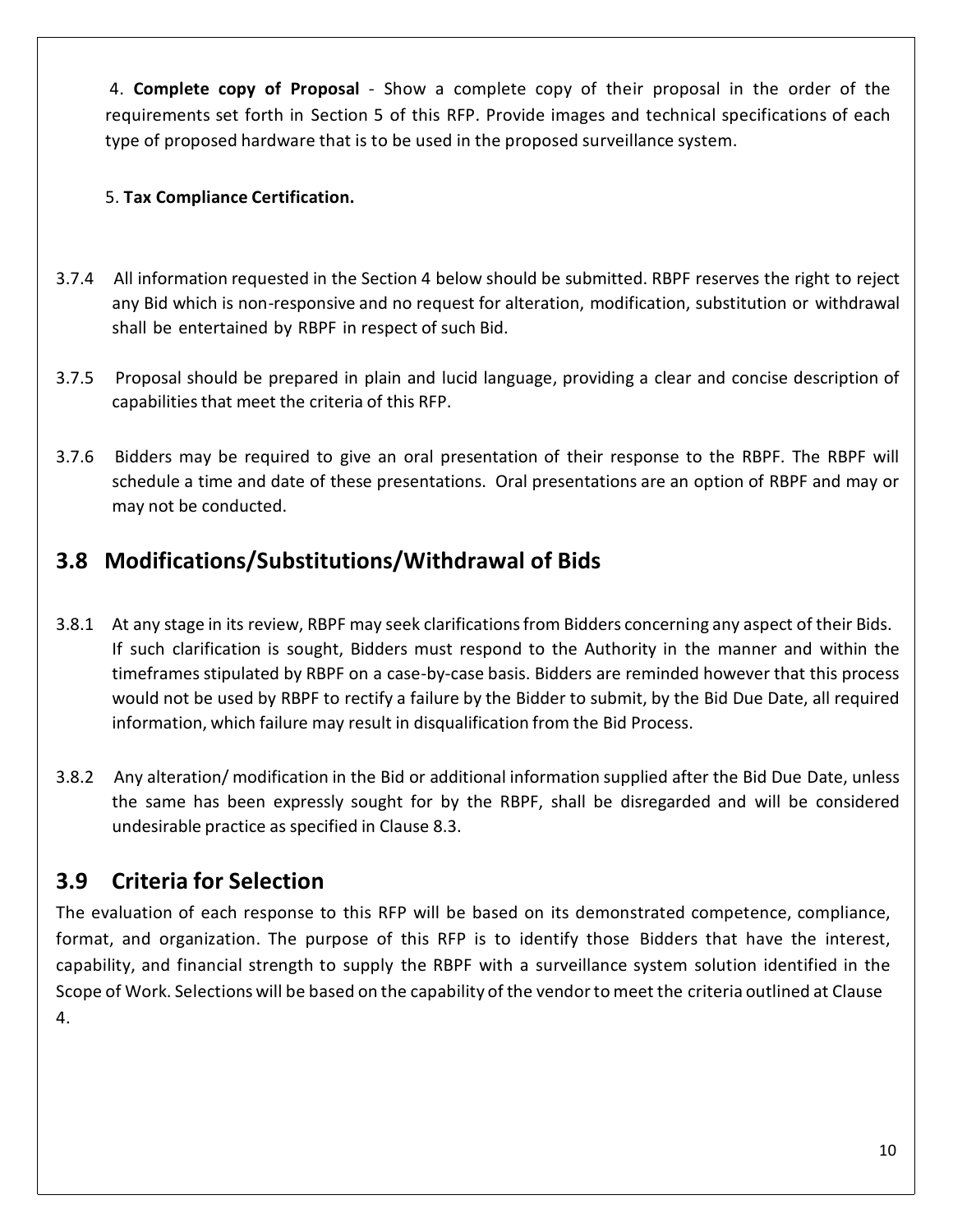## **3.9 Evaluation Criteria:**

This is the grading to determine whether the proposal meet the requirements.

| No | Category                                             | <b>Weighting Factor</b> |
|----|------------------------------------------------------|-------------------------|
|    | Compliance with RFP Requirements                     | 30%                     |
|    | <b>Company Qualifications and Support Experience</b> | 30%                     |
| 3  | <b>Technical &amp; Implementation Approach</b>       | 20%                     |
|    | Cost                                                 | 20%                     |

### **3.11 Notification and Issue of the Award**

- 3.11.1 The Ministry of National Security anticipates selecting at least two individuals or firms to have more indepth discussions with, and will make an award to one of these "downselected" individuals or firms.
- 3.11.2 Secretariat shall notify the Successful Bidder by writing.
- 3.11.3 The Successful Biddershall confirm acceptance within Seven (7) calendar days and evidenced by writing.
- 3.11.4 After the acknowledgement by the Successful Bidder, it shall execute the Agreement within the period prescribed.
- 3.11.5 The Secretariat will notify other Bidders who were not successful.

### **4 Scope of Work, Specifications & Requirements**

### **4.1 Technical Specifications**

- 4.1.1 RBPF is requesting proposals from qualified firms interested in providing Indoor and Outdoor IP Security Cameras, Camera Mounting Hardware, a Network Voice Recording (NVR) System, NVR Software, a Milestone Video Management System, new video wall, Support, Maintenance, Warranty, Cabling and Training. This system will enhance our current Milestone CCTV system.
- 4.1.2 The IP Surveillance System Solution should be capable of handling at least One Thousand (1,000) cameras of which One Hundred must be License Plate recognition, One Hundred Facial Recognition and one Hundred and Twenty Pan Tilt Zone cameras. The solution should have the capability of adding cameras as deemed necessary by the RBPF.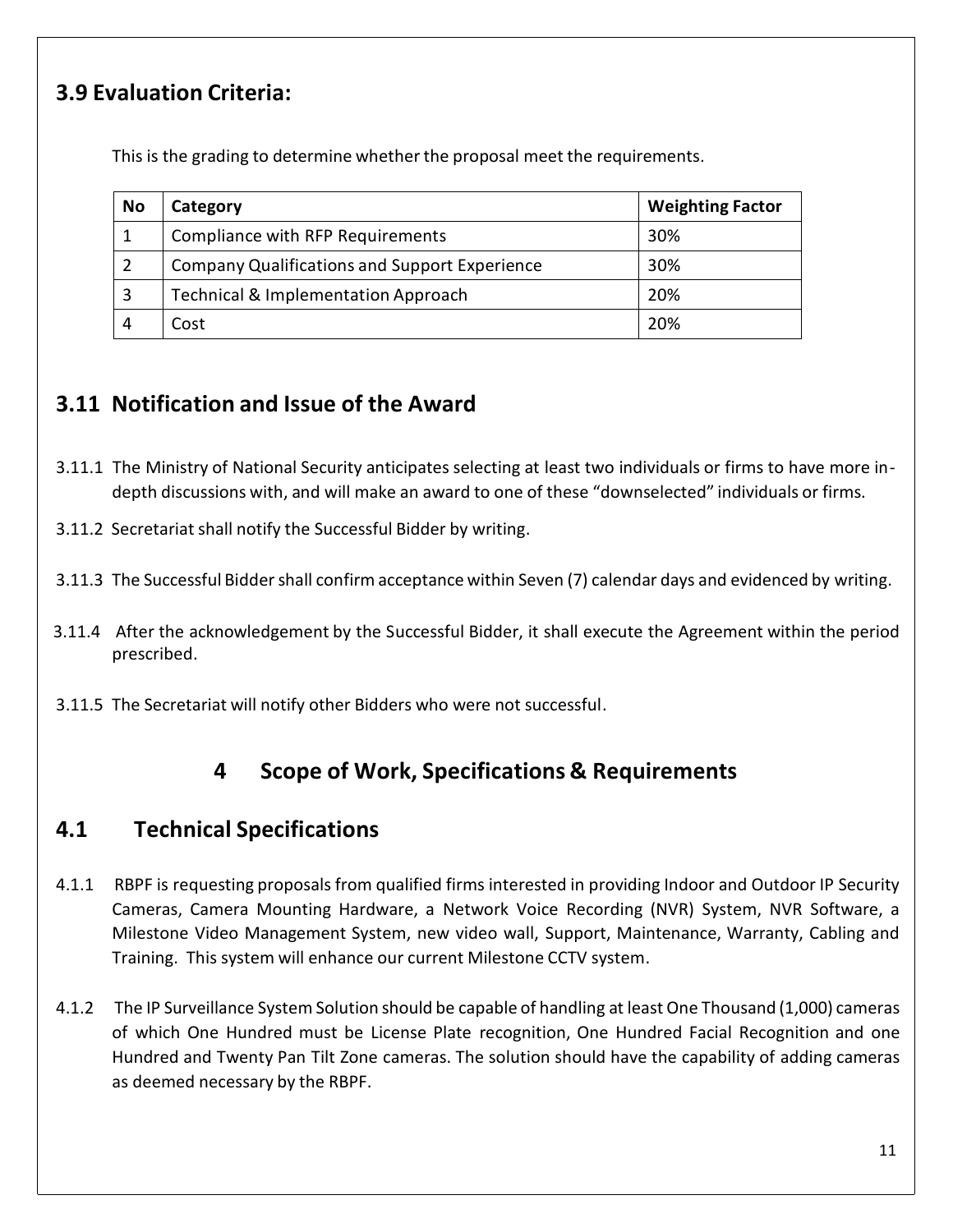4.1.3 **Outdoor Cameras**: All cameras must be a product from Milestone Elite cameras manufactures partners e.g. Bosch, Sony, Panasonic etc. All outdoor cameras should be vandal proof and anti-vibration compliant.

### **4.2 General description**

- 4.2.1 The cameras should be capable of the following:
	- $\triangleright$  Full High Definition (FHD)
	- $\triangleright$  IP66 Rating to protect against dust and environmental elements
	- $\triangleright$  IK10 rating for vandal resistant housing
	- $\triangleright$  Infrared Illumination for night visibility
	- $\triangleright$  Defocus Detection
	- $\triangleright$  View DR (120dB) for areas that have lighting differences
	- $\triangleright$  Capability to produce 30 FPS or more
	- $\triangleright$  Image stabilizing to reduce blurring
	- $\triangleright$  Day/Night capability
	- $\triangleright$  Pan, Tilt, Zoom (PTZ) capability
	- $\triangleright$  RJ45 Connectivity
	- Power Over Ethernet (POE)
	- $\triangleright$  5-megapixel resolution
	- $\triangleright$  Must have tamper detection
	- $\triangleright$  Must have motion detection
	- $\triangleright$  Capability to record audio
	- $\triangleright$  SD Card Slot
	- $\triangleright$  Ability to deploy Facial Recognition Technology
	- $\triangleright$  Ability to deploy Licence Plate Recognition Technology

4.2.2 The recommended specifications of the License Plate and Facial recognition System are as follows:

- $\triangleright$  High accuracy and high speed recognition
- $\triangleright$  International Number Plate Reading Capability
- $\triangleright$  Analytic and reporting capabilities
- $\triangleright$  Functions in all weather conditions, 24/7, with no downtime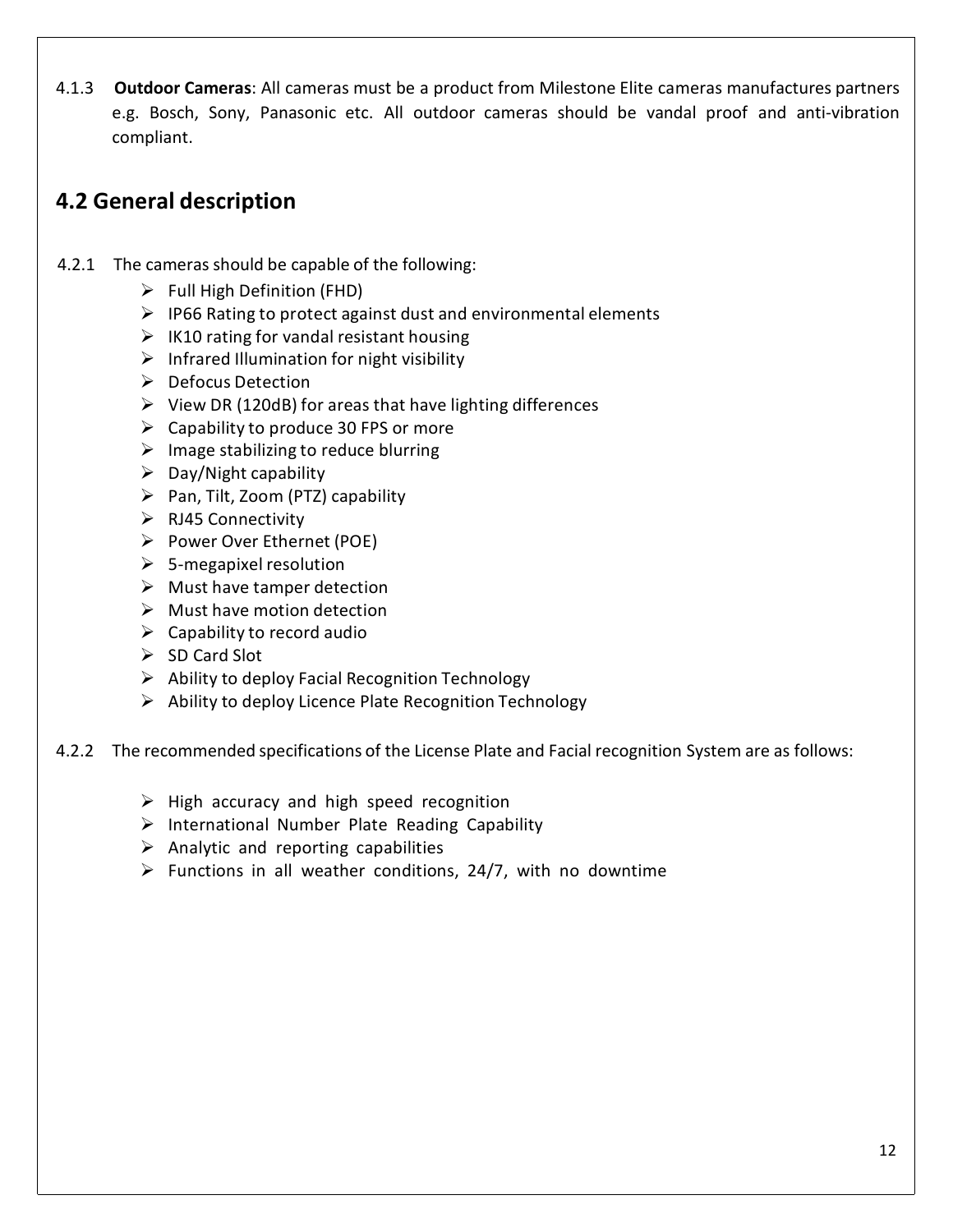#### 4.2.3 License Plate Recognition

- $\triangleright$  The software must run in a web environment and allow multiple simultaneous users, consulting information from a centralized administration console
- $\triangleright$  You must have a quick for car license plate search with just one click
- $\triangleright$  Must be able to handle different blacklists where for car license plates with a request for kidnapping will be registered. Said lists should be able to be added manually or automatically in different formats, as it can be in a comma separated file (CSV).
- $\triangleright$  Must offer cross-searches where for car license plates may be found that have been captured in two or more locations at different times
- $\triangleright$  Must offer caravan searches to find for car license plates that have been captured with another vehicle in front or behind with certain seconds
- $\triangleright$  All search must be exportable to PDF, CSV, HTML and XML at least
- $\triangleright$  Searches must be quick
- $\triangleright$  Searches must display the following information:
- $\triangleright$  Colour photo of the vehicle
- $\triangleright$  Black and white photograph of the license plate
- $\triangleright$  Date and time of reading
- $\triangleright$  For car license plate reading in plain text
- $\triangleright$  GPS status
- $\triangleright$  Reader's name
- $\triangleright$  Name of the camera
- $\triangleright$  Type of alert if it is in a list
- $\triangleright$  Single click inside the search, the detail of that reading should be displayed, including the full - colour and black-and-white image, the location on the map, the nearest text address, as well as the possibility of exporting to PDF All the information with a single click.
- $\triangleright$  It must have a user and group administration based on roles, being able to specify who has access to search, modify lists, export, view monitoring tools, configure the application, manage devices, view audit messages and user configuration
- $\triangleright$  The system must store a record of all the movements made in the application in order to have a log for any audit.
- $\triangleright$  The system must perform the data debugging to have a storage of 365 days of readings. After this time the records should be deleted.
- $\triangleright$  Must have an analytical and statistical tool displaying the number of readings that the system has, the readings per minute that are entering at a certain moment, the count of readings of the day compared to the previous day, the breakdown of readings per unit, the breakdown of alarms by each reader, the GPS status of the units, as well as the possibility of making comparisons of readings and alarmsin different periods of time. All this information must be exportable to PDF.
- $\triangleright$  Dashboard should gather and display all the alarms that are arriving at the system in real time,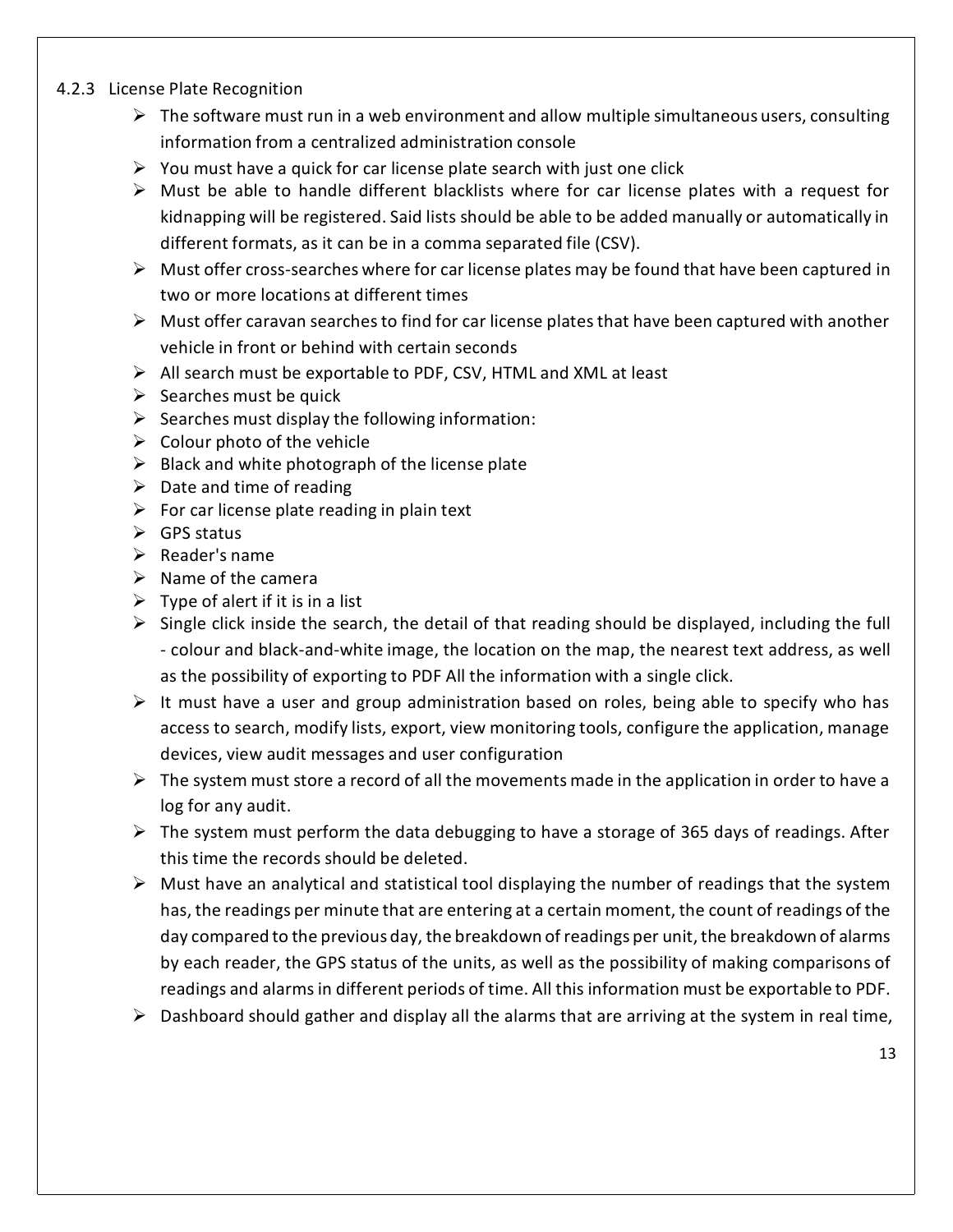including the location of the alert, the name of the unit, as well as the relevant information of the vehicle license plate.

- $\triangleright$  The software must be a native integration solution of the proposed car license plate reader brand.
- 4.2.4 Facial Recognition
	-
	-
	- $\triangleright$  Min. Face size 64x64 pixel
	- ▶ Max. Face pose 20degree
	- > Illumination 300lux
	- > Template size 10KB
	- ▶ Enrollment time 600ms
	- Verification time 120ms
	-
	-
	- Number of Enrolments Unlimited
	- $\triangleright$  Matching Method 1:1, 1:N, N:1, N:N
	-
	-
	-
	-
	-
	-
	- $\triangleright$  Easy view of Matching Results
	- $\triangleright$  All matched persons display
	- $\triangleright$  Searching from Image and text
	- $\triangleright$  Easy Verification confirmation
	- $\triangleright$  DB search by ID, Name/Birthday/Country
	- $\triangleright$  Simplified User Interface
	- $\triangleright$  Unlimited numbers of client access to server
	- $\triangleright$  Support web client access
	- $\triangleright$  Search from User area

 Image format Jpg, Jp2000, Bmp, Png, Gif Image size 320x240 or higher ▶ Input Smartphones, Tablets Video stream (Mp4, Avi, Mts, Mpg) Network Camera Alarm mode Voice, Pop-up, Email, Sms alarms ▶ Enrolment Single & Batch enrolment ▶ Matching Matching from Name ▶ Search Text, Image, Category ▶ Other Duplicated record check Watchlist ▶ Supported Browsers Chrome, Firefox, IE, Opera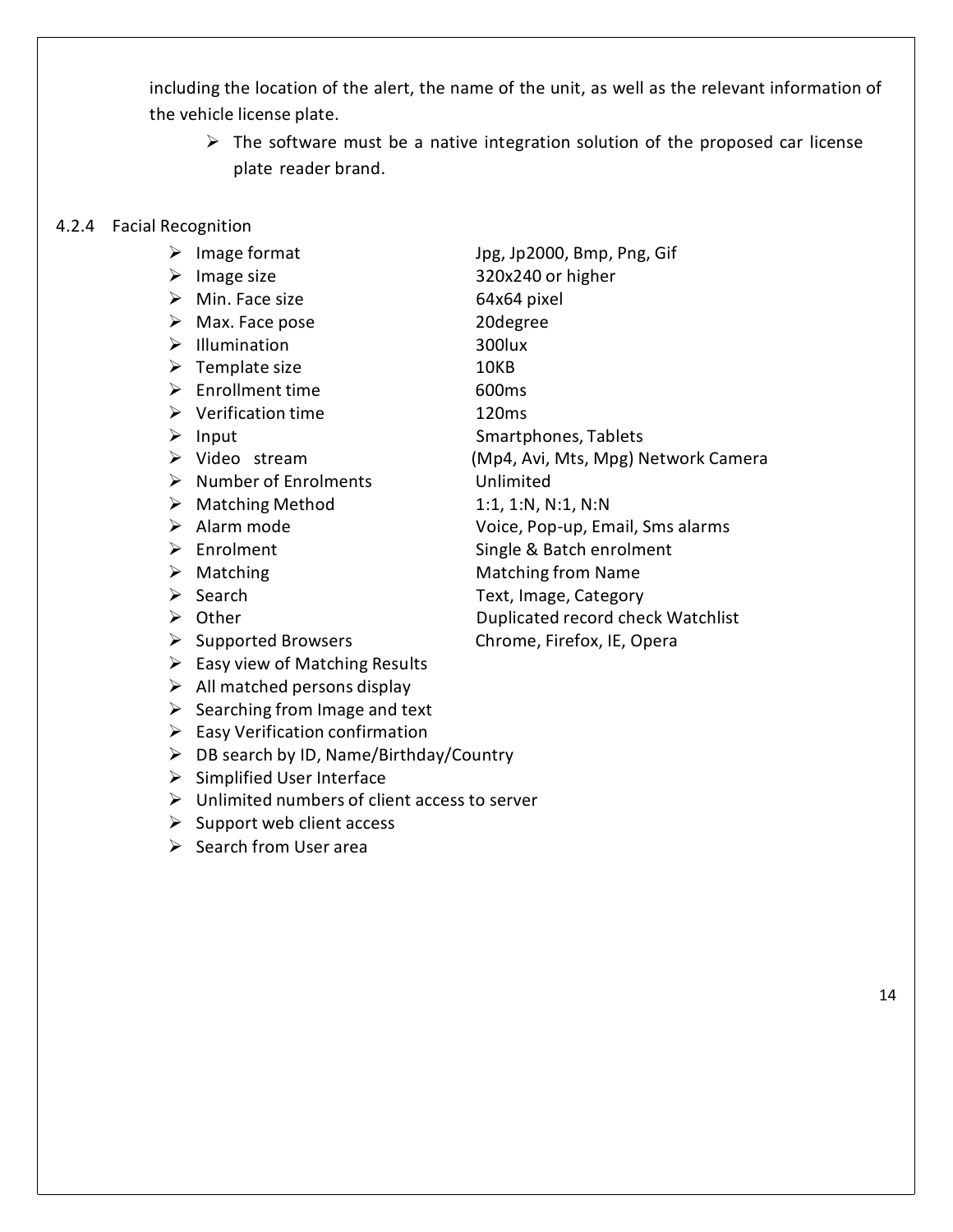### **4.3 Milestone Video Management System**

- 4.3.1 The proposed solution should describe the administration/management interface that will be used. Preference will be given to Bids that demonstrate systems that are easy to use, that have the option to integrate with Active Directory, have an HTML client, have the ability to record on alarm, supports video aging, and have the option to search by thumbnails. Additionally, the system must be able to do the following:
	- $\triangleright$  Limitless multi-server and multi-site solution (support an unlimited number of users, cameras, servers and sites);
	- $\triangleright$  Centralized management management server shall enable full remote system configuration f all recording servers, failover servers, devices, rules, schedules and user rights;
	- Hardware accelerated Video Motion Detection;
	- $\triangleright$  Support High availability operates in two failover modes; cold stand-by and hot standby;
	- $\triangleright$  Support Federated Architecture hierarchical architecture for infinite scalability and central management;
	- $\triangleright$  Alarm Manager a single-point alarm function that supports a consolidated and clear overview of security and system-related alarms;
	- > Support multi-factor authentication;
	- $\triangleright$  Metadata support shall support reception, storage and export of metadata, including metadata from camera-resided video analytics;
	- $\triangleright$  Support evidence lock and video grooming;
	- $\triangleright$  Edge Storage flexible video retrieval based on time schedules, events or manual requests, including the ability to combine centrally and remotely stored video using Scalable Video Quality Recording;
	- $\triangleright$  Capacity to secure multi-stage storage with the option to encrypt and digitally sign stored video and audio;
	- $\triangleright$  Smart maps & Intuitive map function Multi-layered and interactive maps with seamless geonavigation that support standard map services;
	- $\triangleright$  Audit logs extensive logging of all user system accesses, configuration changes and operator actions;
	- $\triangleright$  Flexible user and rights management strict privileges of users' access to functions and camera actions, and support single sign-on Microsoft Active Directory accounts;
	- $\triangleright$  Versatile rule system automation of different aspects of the system, including camera control, systems behavior and external devices, based on events or time schedules;
	- $\triangleright$  System Monitor real-time system monitoring dashboard and report function;
	- $\triangleright$  Shall enable seamless integration of video analytics algorithms and other third -party applications including but not limited to: a) shotspotter, facial recognition, license plate recognition; mobile app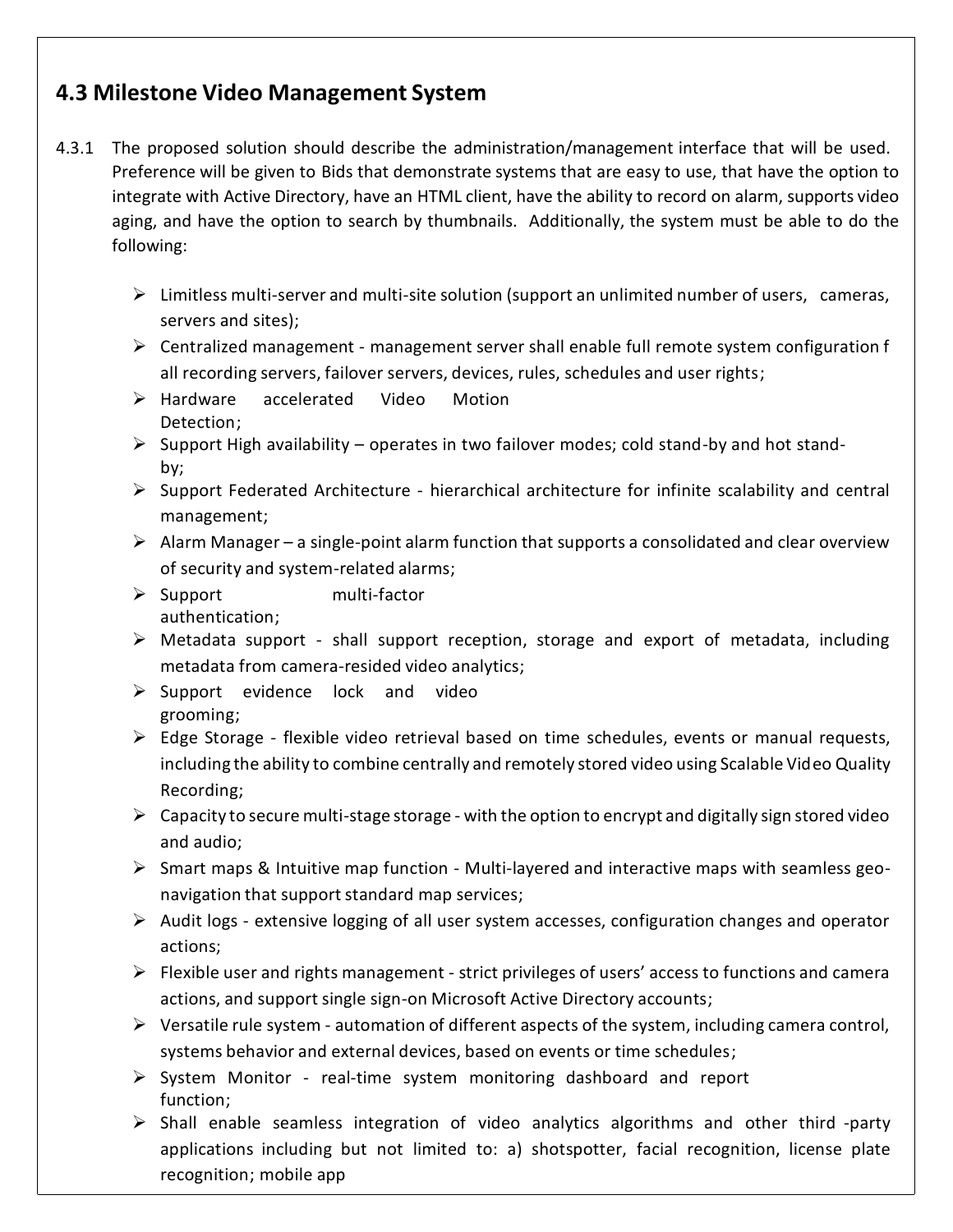- $\triangleright$  The system configuration API shall enable external applications to make changes to the system's configuration;
- $\triangleright$  System can enable full video interoperability in multivendor installations using a standardized

ONVIF compliant video-out interface; and

 $\triangleright$  The system shall facilitate simultaneous digital multi-channel MJPEG, MPEG4, MPEG-4 ASP, MxPEG, H.264 and H.265 video recording of IP cameras and IP video encoders without any software limitations on number of cameras per server.

#### 4.3.2 Video Synopsis:

The solution must integrate to a video synopsis that have the following modules, **Review, Research and Respond.**

- 1) **Review module** must comply with the following:
	- $\triangleright$  Case management.
	- $\triangleright$  NAS File Upload.
	- $\triangleright$  Video Synopsis.
	- $\triangleright$  Timestamps.
	- $\triangleright$  Bounding boxes.
	- ▶ Density Control.
	- $\triangleright$  Multicamera Search.
	- $\triangleright$  Object Filters (see the table).
	- $\triangleright$  Visual layers.
- 2) **Research module** must comply with the following:
	- $\triangleright$  Dashboards
	- Local Sources
	- $\triangleright$  Trend analysis
	- $\triangleright$  Dashboard library
	- $\triangleright$  Flexible scheduling
	- $\triangleright$  External sources

#### 3) **Respond module** must comply with the following:

- $\triangleright$  Dashboards
- $\triangleright$  Sources.
- $\triangleright$  Trend analysis.
- $\triangleright$  Dashboard library
- $\triangleright$  Flexible scheduling.
- $\triangleright$  External sources.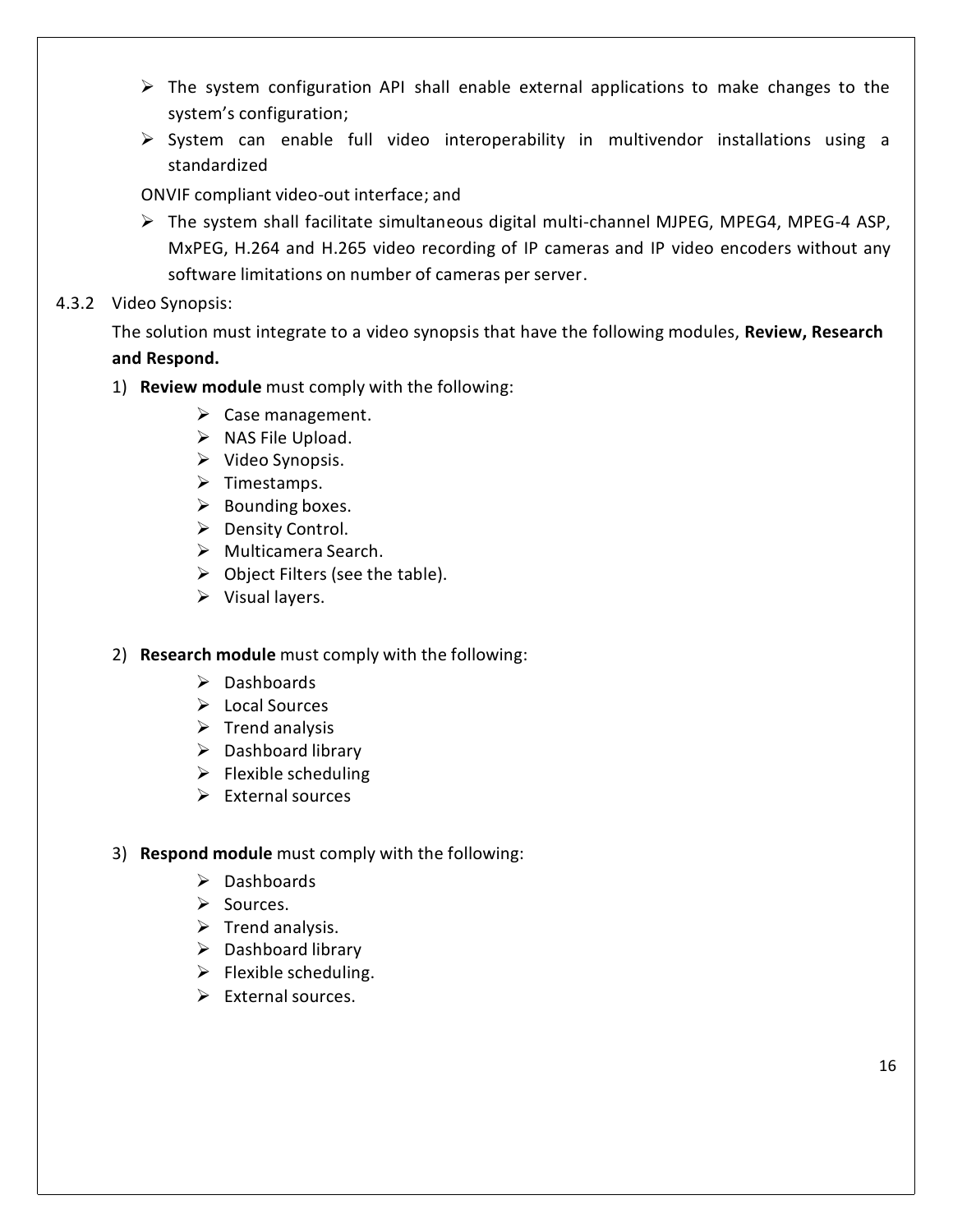#### 4.3.3 Video Wall

SCALABILITY:

- $\triangleright$  Unrestricted number of video wall configurations and monitors.
- $\triangleright$  Can be installed in any location the VMS is covering.

#### SYSTEM FUNCTIONALITY

- $\triangleright$  Video wall functionality shall include:
- $\triangleright$  Video Wall Configuration: Definition of unrestricted number of video wall instances, including but not limited to:
- $\triangleright$  Size and position of individual monitors.
- $\triangleright$  Camera grid layout and display window content.
- $\triangleright$  Video Wall Control: Real-time control of video wall layout and content.
- Dynamic User Control:
- $\triangleright$  Control of video wall layout and show full viewing client display items including:
- $\triangleright$  Views.
- $\triangleright$  Cameras.
- > Hotspots.
- $\triangleright$  Carousels.
- $\triangleright$  Maps.
- $\triangleright$  Smart maps.
- $\triangleright$  Still images.
- $\triangleright$  Static or dynamic HTML pages.
- $\triangleright$  Alarms.
- $\triangleright$  User-provided texts.
- $\triangleright$  Bookmarked images.
- $\triangleright$  Bookmarked video clips.
- $\triangleright$  System monitor status display.
- $\triangleright$  Interactive and remote-controlled playback of recordings on the video wall.
- $\triangleright$  Automated Control: Rule-based automatic event-driven control of video wall layout and content, such as:
- $\triangleright$  Motion detection.
- $> 1/0$ .
- $\triangleright$  Integrated third-party applications.
- $\triangleright$  Time profile.
- $\triangleright$  Video analytics events.
- View-Based Operator Collaboration: Full viewing client users have video wall layouts available as a view, to support operator collaboration.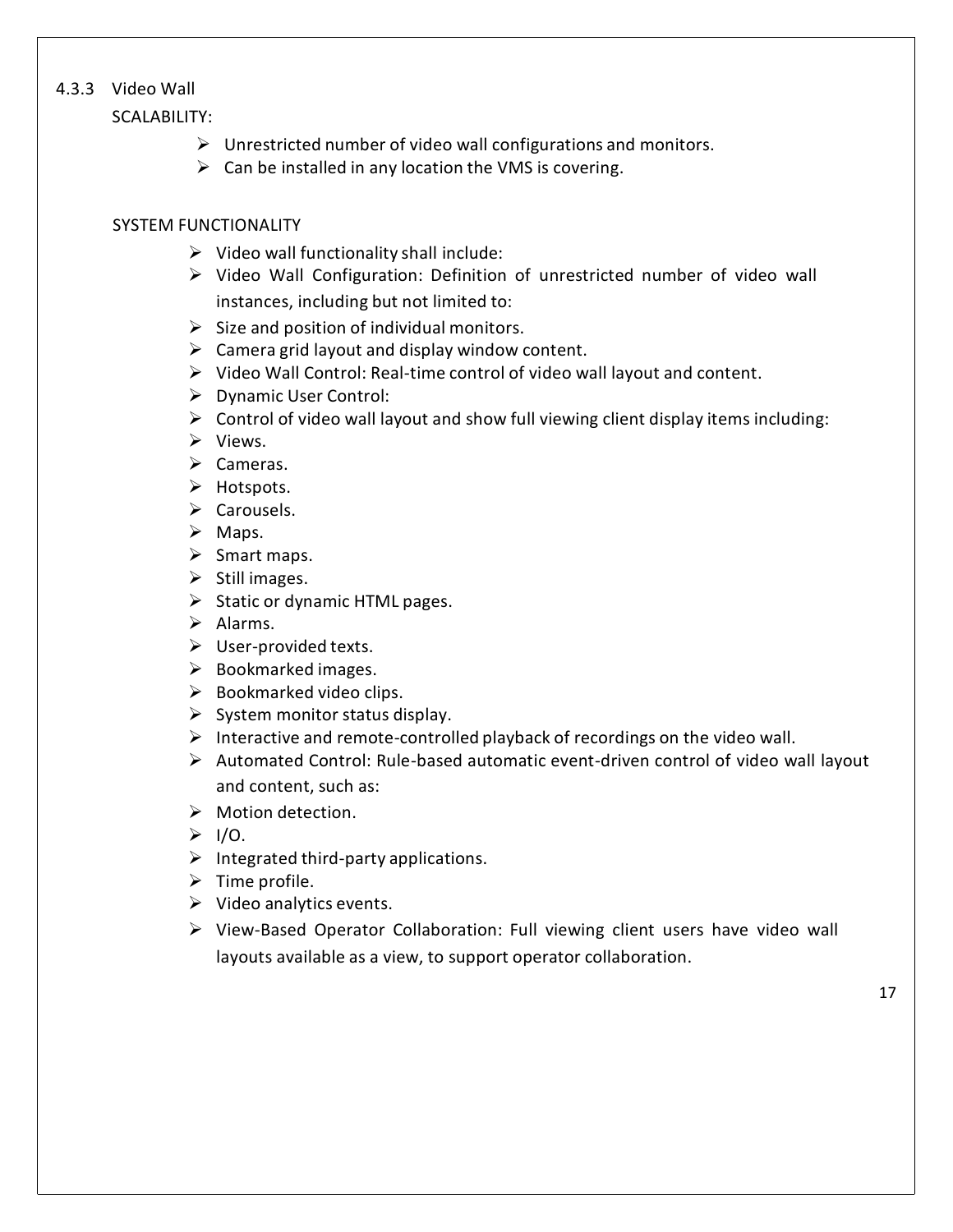- 4.3.4 Video Display Monitors: Any number of commercial-quality video display monitors with the following characteristics:
	- $\triangleright$  Any size and resolution of video display including full HD and 4K resolutions.
	- $\triangleright$  Any manufacturer.

# **4.4 Video Analytics**

- 4.4.1 The RBPF requires that the proposed solution have basic video analytics capabilities to help with the management of this amount of raw video data. It is understood that the video analytics features can reside in multiple locations on this type of network including: in camera, edge attached devices, server attached devices, or in the VMS or other software. It is up to the Bidder to determine the best method for Video Analytics capabilities based on the proposed system. The Bidder shall indicate through narrative why this method was chosen and the benefits over other models.
- 4.4.2 The RBPF has identified a number of Video Analytic capabilities that will be useful in the management and operation of this network. These features are listed below using common industry terms. The Bidder shall indicate which of these capabilities their solution supports, which are included as part of the base package at no additional charge, and which can be added or integrated in the future at an additional cost:
	- $\triangleright$  Perimeter Violation (with schedule/time of day)
	- $\triangleright$  Loitering
	- $\triangleright$  Crowd Gathering
	- $\triangleright$  People Counting
	- $\triangleright$  Vehicle Counting
	- $\triangleright$  Wrong Way Travel
	- Object Left Behind
	- $\triangleright$  Object Removal Detection
	- $\triangleright$  Subject/Object Tracking
	- $\triangleright$  Intruder Tracking (Automated)
	- $\triangleright$  Licence Plate Recognition (LPR)
	- $\triangleright$  Facial Recognition
	- $\triangleright$  Obstructed Lens
	- $\triangleright$  Others included in base package to be identified by Suppliers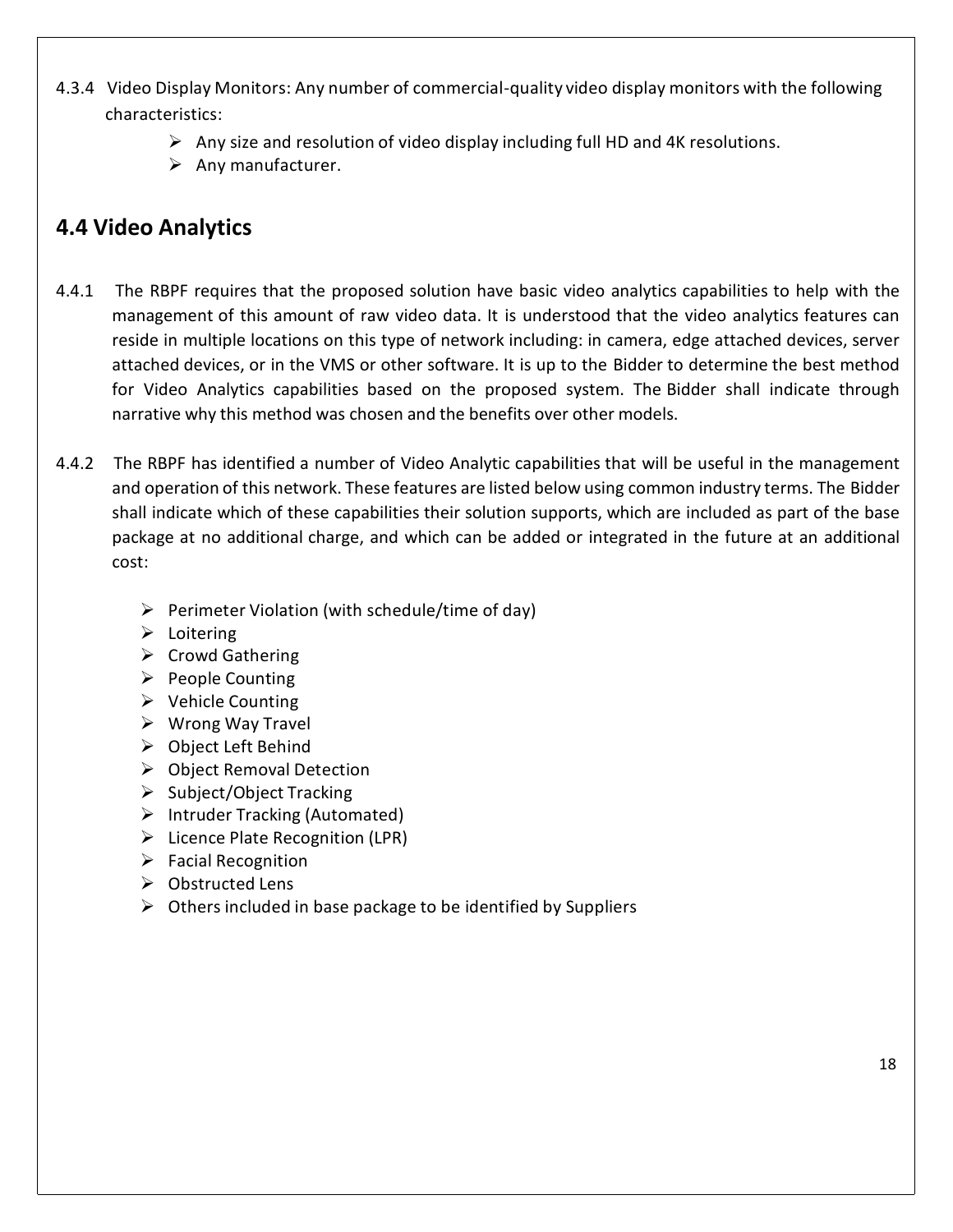### **4.5 Server Architecture & Storage Solution**

System Architecture: The server and storage solution shall consist of:

- 1. Servers: Resilient manufacturer
- 2. Operators Workstations: Resilient manufacturer

#### *Basic Server Configuration*

- 4.5.1 The Server shall scale from one to four physical servers, or equivalent quad-blade server. Each blade shall:
	- $\triangleright$  Be hot-swappable.
	- $\triangleright$  Be running independently without interfering with other blades.
	- $\triangleright$  Dual CPU option.
	- $\triangleright$  RAID-1 SSD OS drives.
	- $\triangleright$  Multiple Gigabit Ethernet ports to optimize camera traffic, viewing, and external storage traffic.
	- $\triangleright$  ECC protected memory.
	- $\triangleright$  Hot-swappable drives.
	- $\triangleright$  Dual power supply option.
	- Microsoft Windows 2016 64bit.

#### 4.5.2 The Storage solution shall:

- $\triangleright$  Ensure no frame drop received from the network with the specified data rate (up to 2Gbps).
- $\triangleright$  Verify there is no frame dropped over the 24 hours site conditions.
- $\triangleright$  Provide the management widget to confirm no frame drop with the specified data rate.
- $\triangleright$  Support scaling of server and storage independently to optimize the cost/performance ratio for video surveillance.
- $\triangleright$  Add servers based on video management software (VMS) processing and graphics requirements.
- $\triangleright$  Independently add storage capacity for write-intensive, large block, multi-camera recording.
- $\triangleright$  Be optimized based on specific VMS.
- $\triangleright$  Reduce complexity for smaller installations. Specifically, provide a simple server-to-storage direct connect configuration without a switch (via single Gigabit Ethernet).
- $\triangleright$  Be able to expand easily with the expansion chassis (JBOD).
- $\triangleright$  Be able to scale to 128 servers and 108 drives. In addition, each storage shall be able to connect to 128 servers through Ethernet switch(es).
- $\triangleright$  Support "full redundant" option.
- $\triangleright$  All VMS/servers shall have access to storage to allow VMS/server fail-over.
- $\triangleright$  Regardless of the number of servers and the number of Gigabit Ethernet ports, each storage system shall be accessible via single IP addressfor full redundancy.
- $\triangleright$  Pinpoint the potential dropping of video frames with "busy" information.
- $\triangleright$  Provide features to achieve the vision of "zero failure" by providing: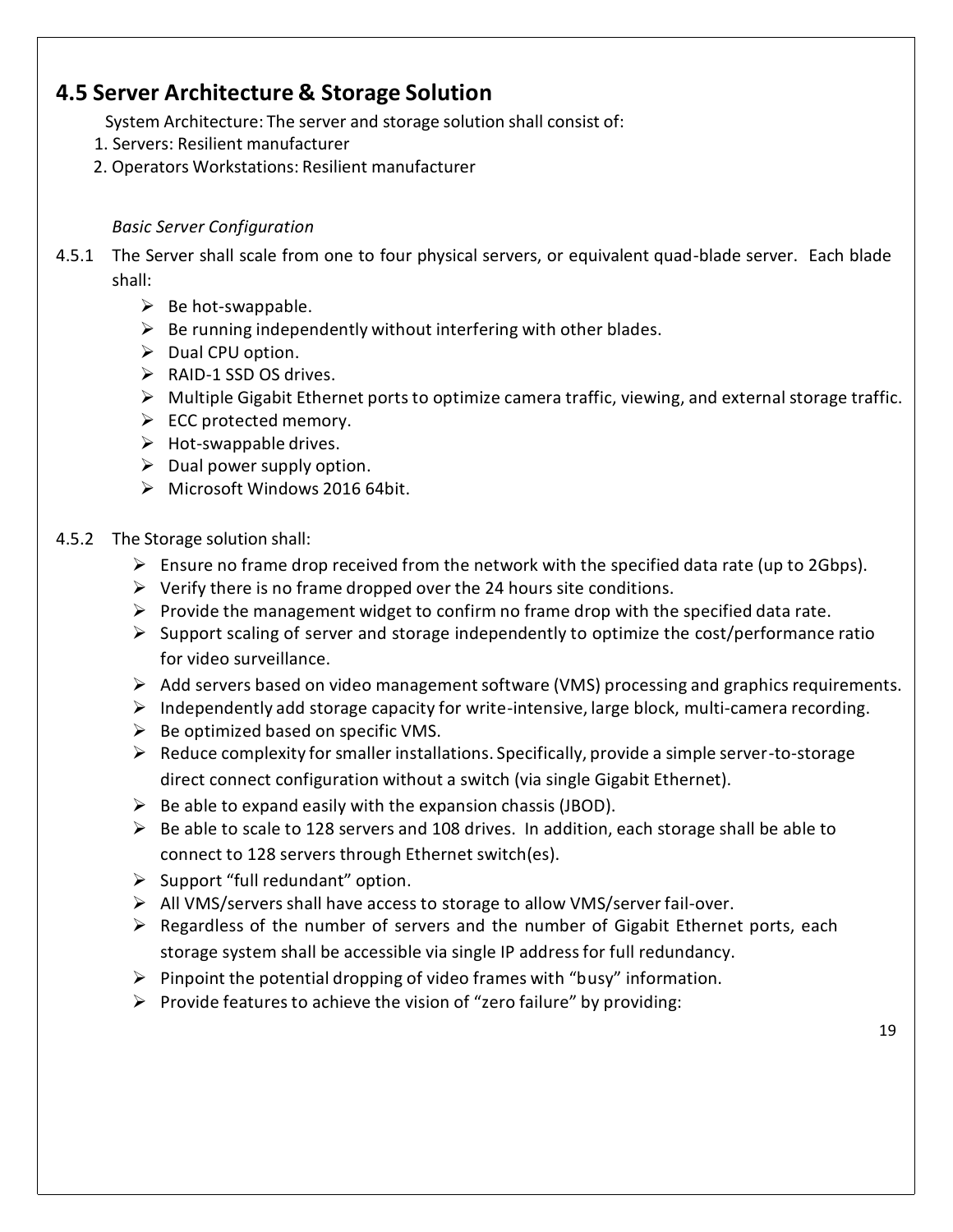- $\triangleright$  Intelligent drive "self-healing" technologies such as drive power cycle and sector remapping to reduce the frequency of drive replacement.
- $\triangleright$  Advanced and proactive remote alerts and diagnostics.
- $\triangleright$  iSCSI standard.
- $\triangleright$  RAID1, RAID5 and RAID6 for data protection.
- $\triangleright$  Both pro-active and re-active online drive replacement.
- $\triangleright$  With pro-active drive replacement, the storage system shall not lose entire RAID due to additional drive failure during the replacement process, regardless of the capacity of the drive. With re - active drive replacement, Storage system shall have the ability to prioritize RAID rebuilding versus data access to ensure the performance.
- 4.5.3 Storage Availability
	- $\triangleright$  Full-redundant options (dual controllers, multiple GE ports, dual power supplies/fans).
	- $\triangleright$  Hot swappable drives without data access interruption.
	- $\triangleright$  Hot swappable power supply/fan without data access interruption.
	- $\triangleright$  Hot swappable controller without data access interruption.
	- $\triangleright$  Hot add/remove expansion chassis (JBOD) without data access interruption.
	- $\triangleright$  Certified VMS/server fail-over.
	- $\triangleright$  Redundant GE ports fail-over and automatic GE load balancing.
	- $\triangleright$  Background data integrity check.
- 4.5.4 Storage Scalability
	- $\triangleright$  The storage system shall support:
	- $\triangleright$  Single volume up to 256TB.
	- $\triangleright$  Up to 864TB and up to eight expansion chassis (JBOD).
	- $\triangleright$  Storage capacity added shall be configurable into new volumes or added to existing volumes without the need to interrupt data access.
	- $\triangleright$  Advanced technologies to scale the number of concurrent video recording, and to reduce file system fragmentation.
	- $\triangleright$  Scaling of performance with addition of each expansion chassis.
	- $\triangleright$  Up to 2 Active/Active controllers.
	- $\triangleright$  Up to 108 parallel drive access per Storage system.
	- $\triangleright$  A minimum throughput of 5 Gigabits per second per controller.
	- $\triangleright$  Bandwidth addition and I/O processing to be configured scaling to 50 Gigabits per second throughput.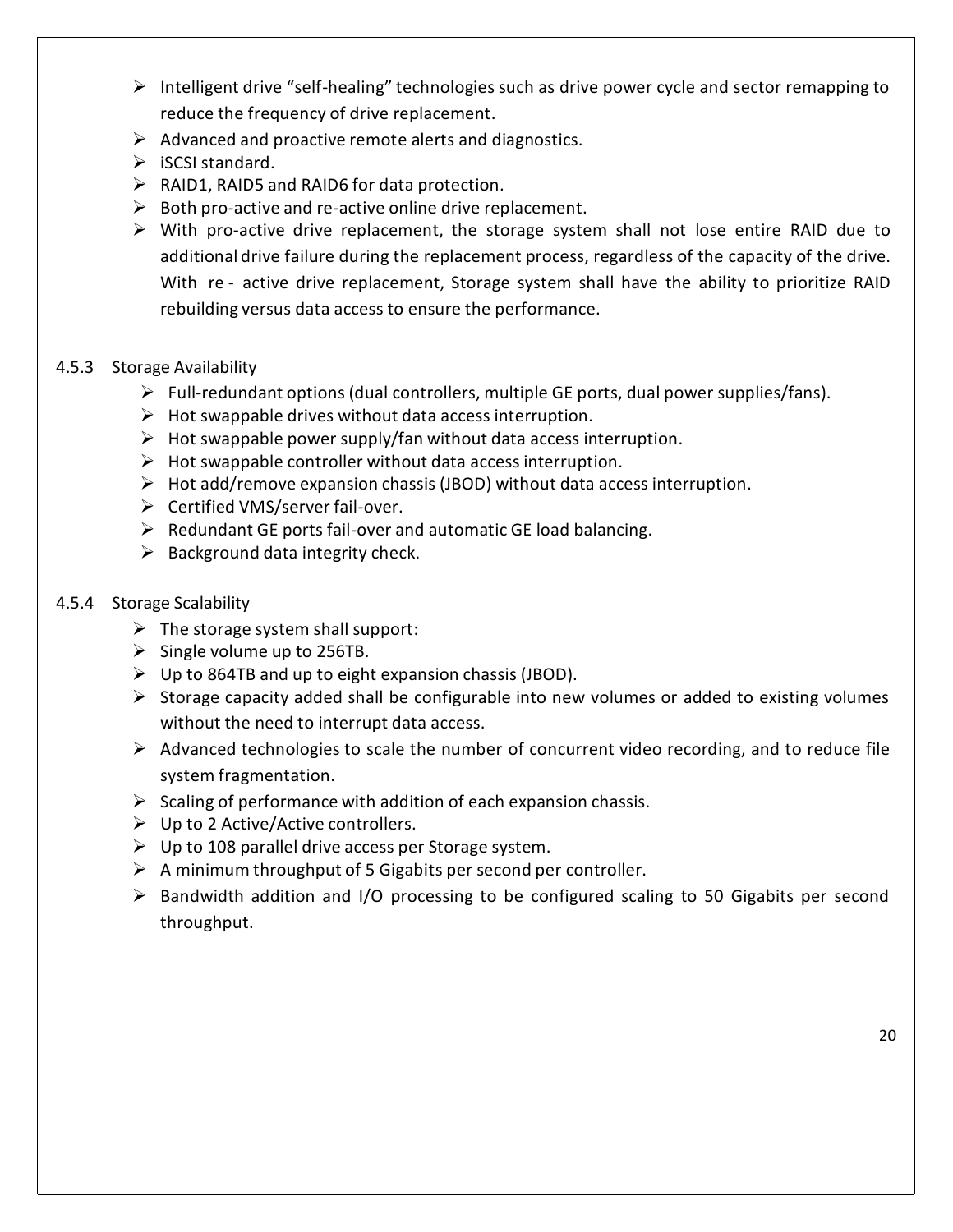#### 4.5.5 Storage Management

- $\triangleright$  The storage system shall provide a graphic user interface (GUI) for ease of use. It shall:
- $\triangleright$  Support web-based browsers and a configuration wizard.
- $\triangleright$  Display active sessions and their real-time performance.
- $\triangleright$  Display active sessions and their performance in the past 24 hours.
- $\triangleright$  Be able to set performance thresholds and send out alarms for the events happened in past 24 hours.
- $\triangleright$  Dynamic provisioning of volumes.
- $\triangleright$  RAID and dynamic increase of volume size without interruption of data access.
- $\triangleright$  Advanced maintenance and manageability features.
- $\triangleright$  System event logging.
- $\triangleright$  Detection and display of all physical failures graphically for

drive/power supply/controller/cable/fan/temp/voltage/battery.

- Display of real-time system information like CPU/cache/I/O completion latency/I/O address.
- $\triangleright$  Warning of potential video frame drops with "busy" information.
- $\triangleright$  Background failure checking of disk drives.
- $\triangleright$  CMS (central management system) for multiple Storage systems management.
- $\triangleright$  Multi-level administrator/user security login.
- $\triangleright$  Command Line Interface.
- $\triangleright$  SNMP management support.
- $\triangleright$  Automatic alerts, which include
- $\triangleright$  Alerts on GUI.
- $\triangleright$  Four email addresses to send system alerts.
- $\triangleright$  Alerts on failures of drives, fans, power supplies, controller, temperature, voltage, Ethernet ports, SAS ports.

### **4.6 Wireless Technology**

- 4.6.1 Wireless Technology should meet the following specifications, at minimum:
	- $\triangleright$  Bi-directional Beam Forming antennas
	- > 750Mbps aggregate bandwidth
	- $\triangleright$  Each Base Station supports (64) Subscribers Unit
	- Built in SLA (Service Level Assurance) software can monitor & report
	- $\triangleright$  Smart bandwidth allocation
	- $\triangleright$  Multiband/Multiple Frequency's supported (4.9 5.8GHz)
	- $\triangleright$  Mobile App for antenna alignment
	- $\triangleright$  Built in GPS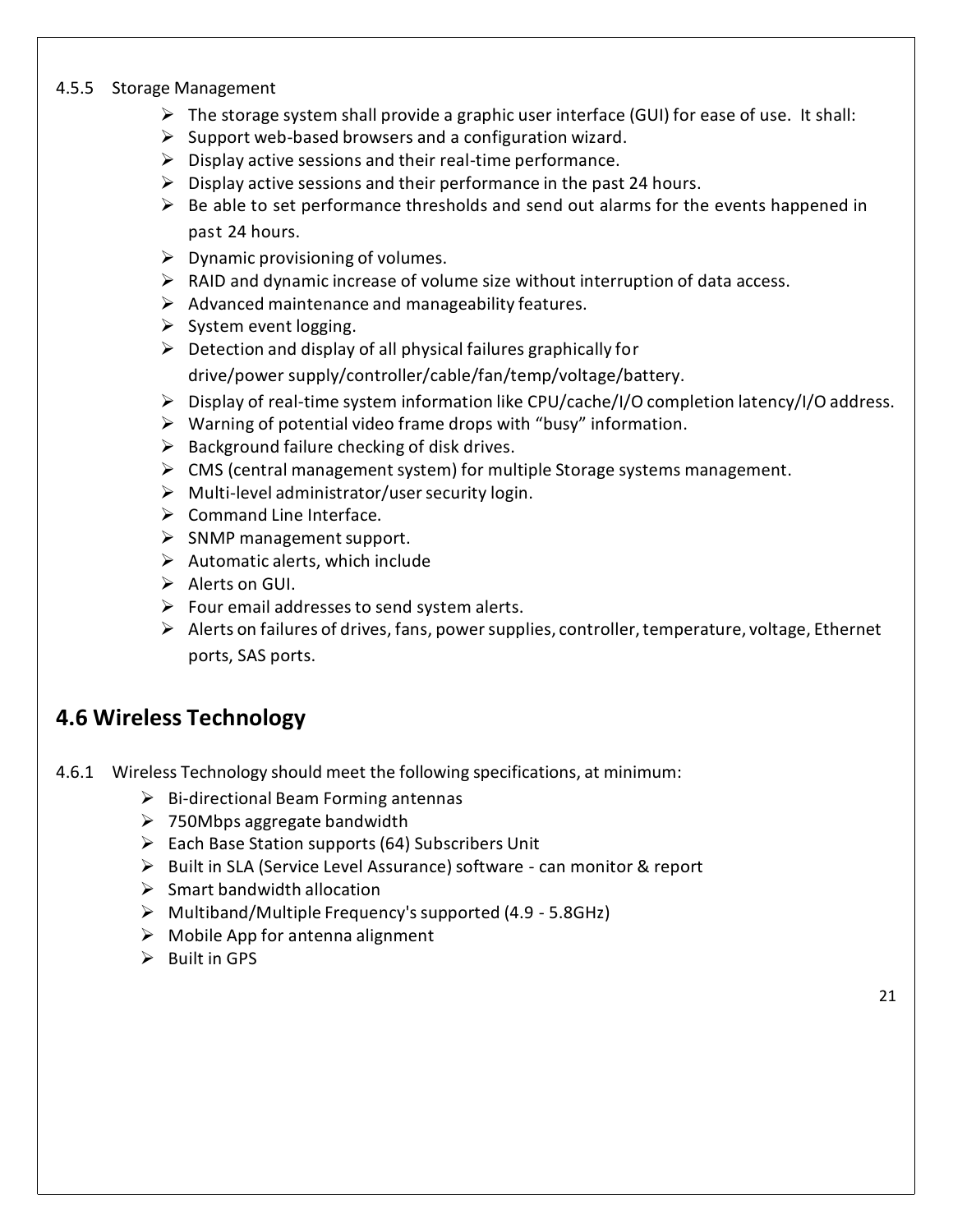- ETH RJ-45 (PoE) to ODU interface connections
- $\triangleright$  Configurable channel bandwidths 10 80MHz
- ODU size & Weight cannot exceed 36 x 23 x 9.5 cm & 3.4kg/7.3 lbs
- $\triangleright$  Power usage under 30 watts
- $\triangleright$  Temp range down to -35F and up to 140F
- $\triangleright$  Humidity 100% condensing and completely immiscible to 1 meter

### **4.7 Support and Maintenance**

- 4.7.1 UPS must contain a five (5) year warranty on the UPS system & Batteries
- 4.7.2 The RBPF requires 2-years'support, including onsite support with the option to continue annualsupport after the 2-year period has ended. The Bidder should provide a detailed description of standard and extended support, maintenance, and the average response time for a support request.

## **4.8 Service Provider**

- 4.8.1 Please state the name of the company which will be delivering service and on-site support for this solution. If service has been outsourced to another firm, please provide the following:
	- $\triangleright$  Company profile including organizational structure
	- $\triangleright$  Years of operation and partner relationship with your company
	- $\triangleright$  Qualification and technical certifications
	- $\triangleright$  Utilize only manufacturer-trained technicians to install, program, and service VMS equipment.
	- $\triangleright$  Ensure technicians have a minimum of five continuous years of technical experience in electronic security systems including IP networking and VMS solutions.
	- $\triangleright$  Vendor and partner insurance. E.g. Public Liability
	- $\triangleright$  Vendor certification and partners level
	- $\triangleright$  Vendor or security sub-contractors shall be licensed to perform security installations in the state/region where the work is to be performed if so required.
	- $\triangleright$  Sub-contractor shall have a minimum of three years of experience installing and servicing systems of similar scope and complexity

## **4.9 Roadmap**

Bidders must provide a technical roadmap for the proposed solution, including how the proposed solution fits into the Bidder's current product lifecycle.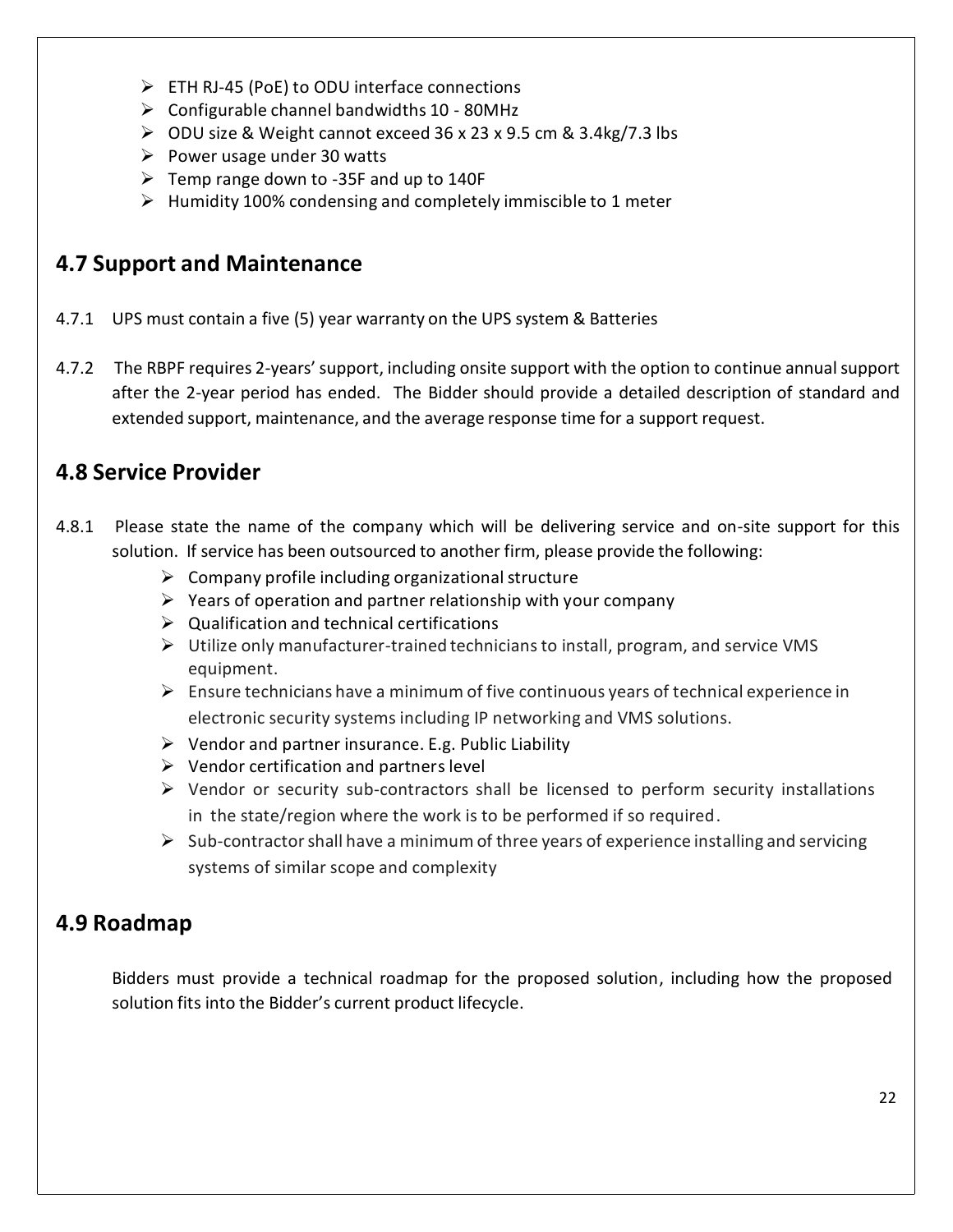- 4.9.1 Bidders must also provide a list of policies on firmware updates for the proposed solution, including the frequency of change releases, how customers are notified of that change and how those changes are applied.
- 4.9.2 Bidders must also:
	- $\triangleright$  Describe its training methodology for both technical support staff and systems operators;
	- $\triangleright$  Describe its implementation process and approach for new installation and method of procedures for migration;
	- $\triangleright$  Describe its project management methodology including a sample plan of the implementation schedule including timelines;
	- $\triangleright$  Describe its system and network architecture of the proposed IP Surveillance System. This should include but not be limited to:
	- $\triangleright$  Application and Database Structure;
	- $\triangleright$  Integration points between system applications;
	- $\triangleright$  Service and storage platform technologies; and
	- $\triangleright$  Conceptual diagram indicating design consideration for High Availability and Fault Tolerance.

### **4.10 Engagement Methodology**

The RPBF is looking for a turn-key solution. The Bidder will be responsible for any camera hardware, any wireless installation, any cable runs, as well as installation of networking equipment. The Bidder will also be responsible for coordinating with the RBPF's Network Administrator in configuring the networking equipment to work with the RBPF's existing LAN & WAN.

# **5 Vendor Qualifications & References**

### **5.1 Compulsory Information**

- 5.1.1 All vendors must provide the following **compulsory** information in order for their proposal to be considered:
	- $\triangleright$  A brief outline of the Bidder and services offered, including:
	- $\triangleright$  Full legal name of the company
	- $\triangleright$  Year business was established/incorporated
	- $\triangleright$  Number of employees
	- $\triangleright$  Income statement and balance sheet for each of the two most recently completed fiscal years certified by a public accountant.
	- $\triangleright$  An outline of the product line-up and/or services they currently support.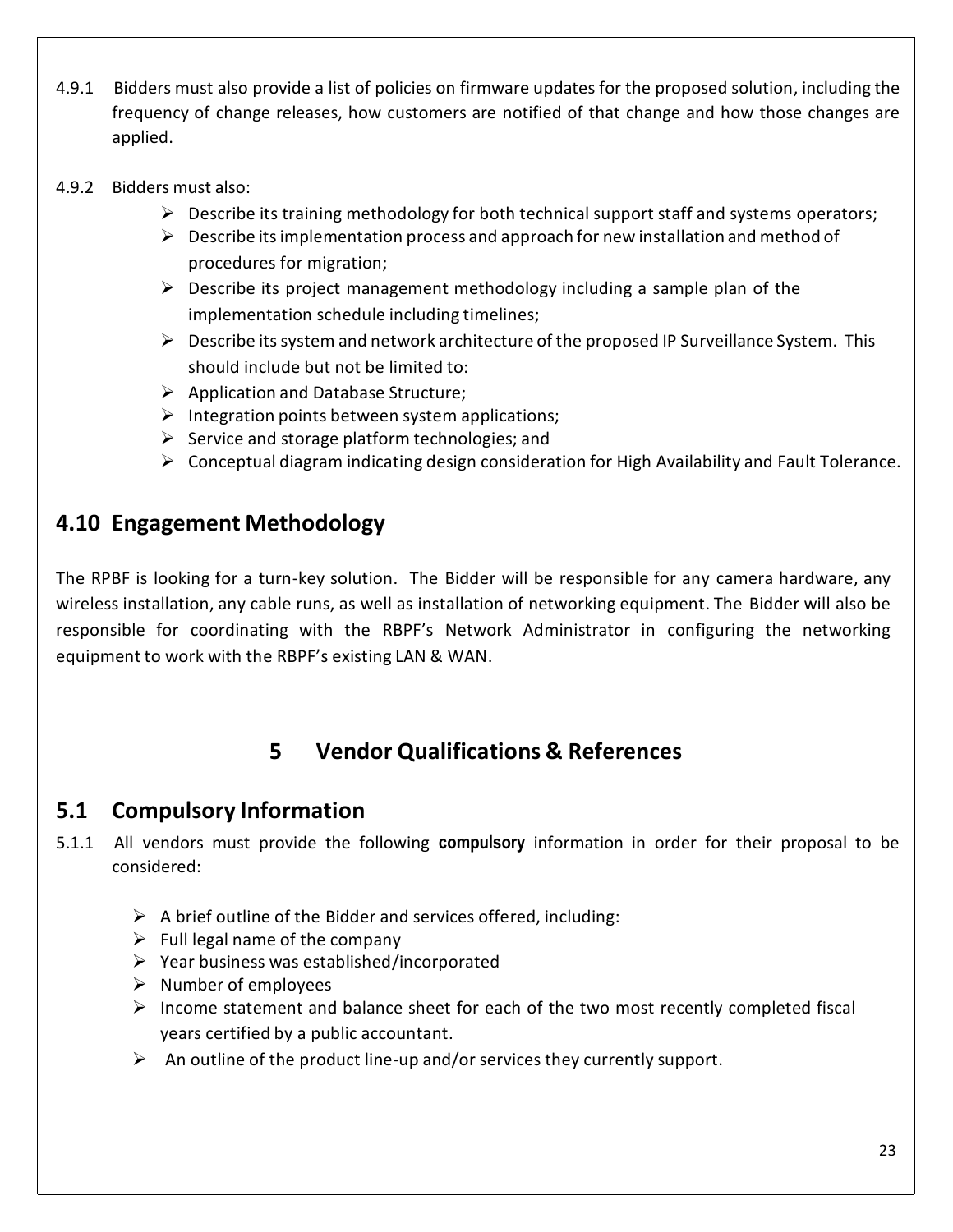- $\triangleright$  The company organizational structure
- $\triangleright$  Product & Technical Certification
- Vendor Partnership level
- $\triangleright$  A description of their geographic reach within The Bahamas.
- $\triangleright$  Information on its current clients, including:
- $\triangleright$  Total number of current clients.
- $\triangleright$  A list of clients with similar needs using similar products and/or services.
- $\triangleright$  Stewardship report for the past 2 years of at least two similar clients
- $\triangleright$  References: Contact information for three references from projects similar in scope and a brief description of their implementation.
- $\triangleright$  Budget & Estimated Pricing in US (BS) currency.
- $\triangleright$  Bid Bond
- $\triangleright$  Insurance for general liability (including bodily injury and property damage) must be included
- 5.1.2 All vendors must fill out the following Total Cost Summary for the implementation of their solution for IP Surveillance System Solution project as described in this RFP. Costs should be identified as either capital or noncapital in nature. The vendor must agree to keep these prices valid for ninety (90) days as of the RFP's submission deadline.

### **6 Total Budget**

### **6.1 Three-Year Cost Summary**

6.1.1 The Bidder must provide a three year cost summary for all available deployment models, as displayed below.

|                      | Year 1 | Year 2 | Year <sub>3</sub> |
|----------------------|--------|--------|-------------------|
| <b>Hardware</b>      |        |        |                   |
| <b>Software</b>      |        |        |                   |
| Licensing            |        |        |                   |
| <b>Installation</b>  |        |        |                   |
| <b>Maintenance</b>   |        |        |                   |
| <b>Documentation</b> |        |        |                   |
| & Training           |        |        |                   |
| Project              |        |        |                   |
| Management           |        |        |                   |
| <b>Miscellaneous</b> |        |        |                   |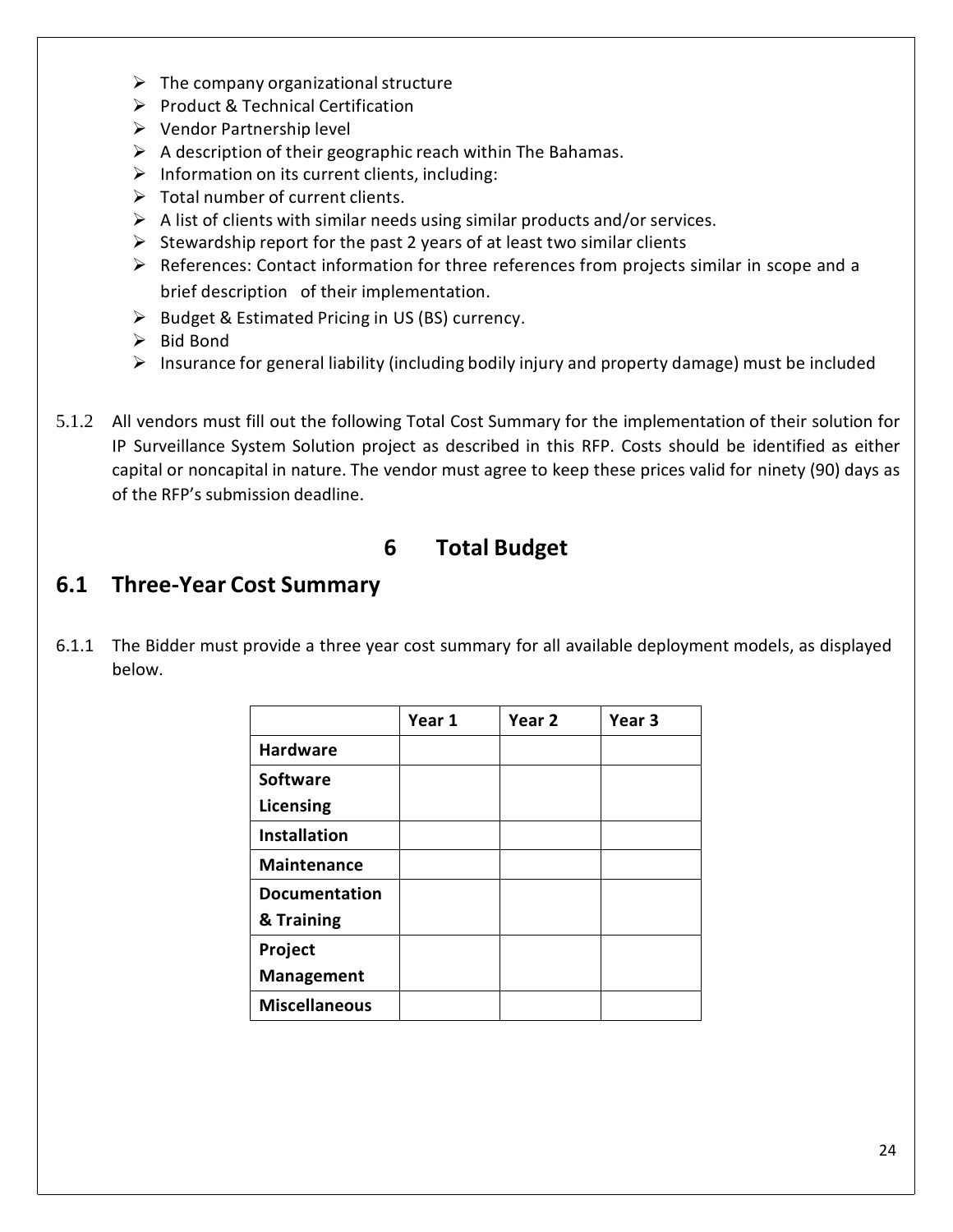**Hardware:** List, describe, and record the cost of each piece of hardware that is required.

**Software Licensing:** List, describe, and record the licensing, implementation, maintenance, support, and training fees associated with your proposed solution.

**Installation:** Describe any labour, equipment, supplies, or other costs associated with installing your proposed solution.

**Maintenance:** Describe and cost out any other ongoing costs associated with the operation and maintenance of your proposed solution.

**Documentation & Training:** If there are fees associated with your user or technical documentation, list them here.

**Project Management**: If there are project management fees associated with your proposed solution, list and describe them here.

**Miscellaneous:** List and describe any other costs associated with the provision of additional cameras for your proposed solution.

# **7 Additional Terms & Conditions**

## **7.1 Personal Information**

- 7.1.1 RBPF may require information related to the qualifications and experience of persons who are proposed or available to provide services. This may include, but is not limited to, resumes, documentation of accreditation, and/or letters of reference. Unless specifically requested, any such information, whether in the form of resumes or other documentation, will be returned immediately to the Bidder.
- 7.1.2 Any personal information that is requested from each Bidder by RBPF shall only be used to consider the qualified individualsto undertake the project/services and to confirm that the work performed is consistent with these qualifications. It is the responsibility of each Bidder to obtain the consent of such individuals prior to providing the information to the RBPF. The RBPF will consider that the appropriate consents have been obtained for the disclosure to and use by the RBPF of the requested information for the purposes described.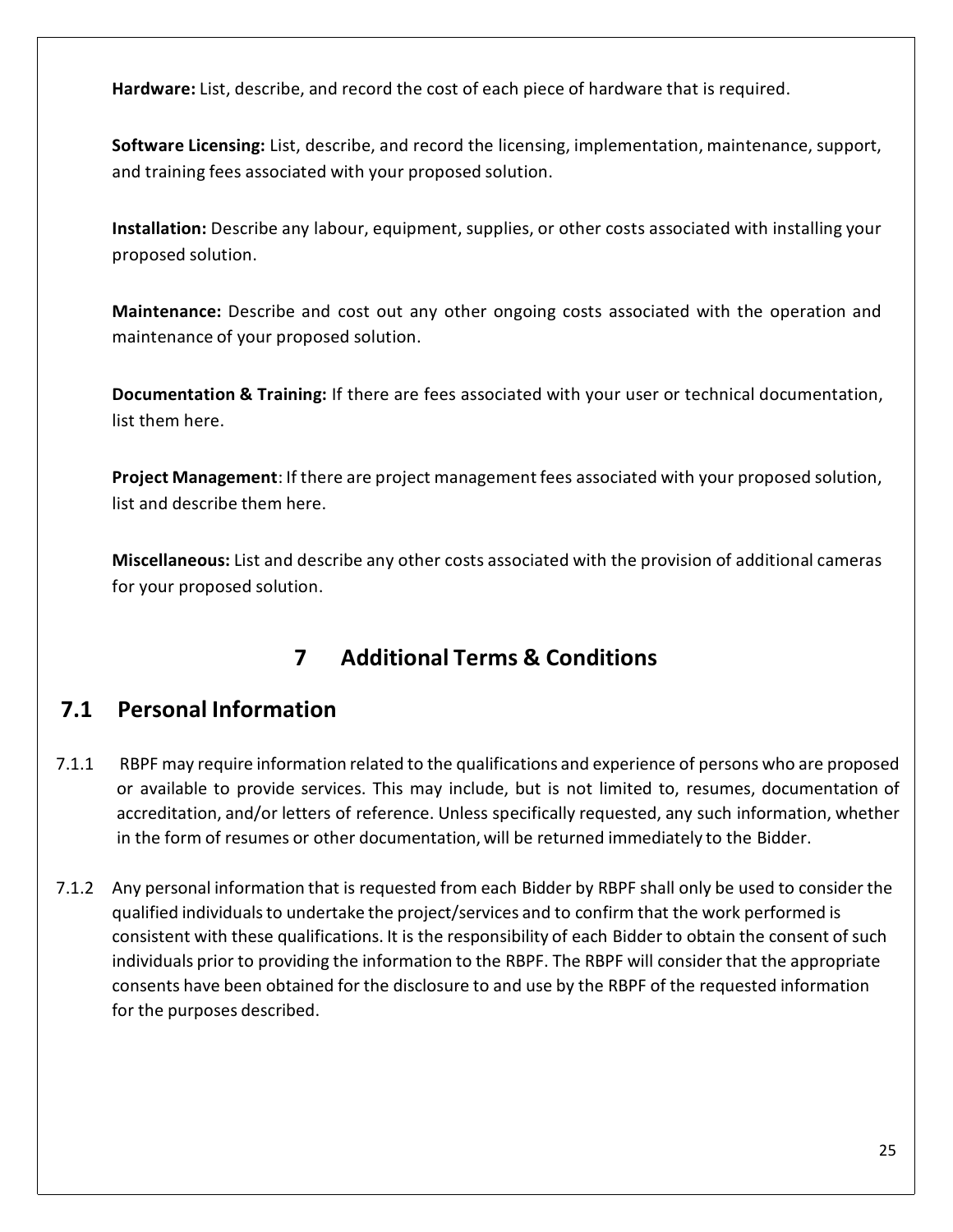### **8 General Personnel Responsibilities**

- 8.1.1 The Successful Bidder shall be responsible for ensuring that its employees, agents and subcontractors comply with all applicable laws, regulations and professional standards and meet all governmental and local requirements related to their employment and profession. The Bidder shall certify that it does not, and will not, during the performance of the contract employ immigrant or illegal alien workers or otherwise violate any **Immigration Regulations** set forth by the provisions of the **Immigration Act (Chapter 191, Statute Law of The Bahamas),** as amended.
- 8.1.2 During the performance of the contract, the Successful Bidder agrees that it will not discriminate against any employee or applicant for employment because of race, religion, colour, sex, age, handicap or national origin. The Successful Bidder shall include this non-discriminatory provision in every contract it may execute to ensure that the provisions will be binding upon each respondent'ssubcontractor and/or suppliers.
- 8.1.3 The Successful Bidder and any of its subcontractors or suppliers shall pay all employees resident and working on this contract in The Bahamas not less than minimum wage specified in the **Employment Act (Chapter 321A)** as amended.

### **8.2 Costs and Intellectual Property**

- 8.2.2 The RFP does not obligate RBPF to pay for any costs, of any kind whatsoever, which may be incurred by a Bidder or any third parties, in connection with its Bid. All Bids and supporting documentation shall become the property of RBPF, subject to claims of confidentiality.
- 8.2.3 The Bidder should not use any intellectual property of RBPF including, but not limited to, all logos, registered trademarks, or trade names of the RBPF, at any time without the prior written approval of RBPF, as appropriate.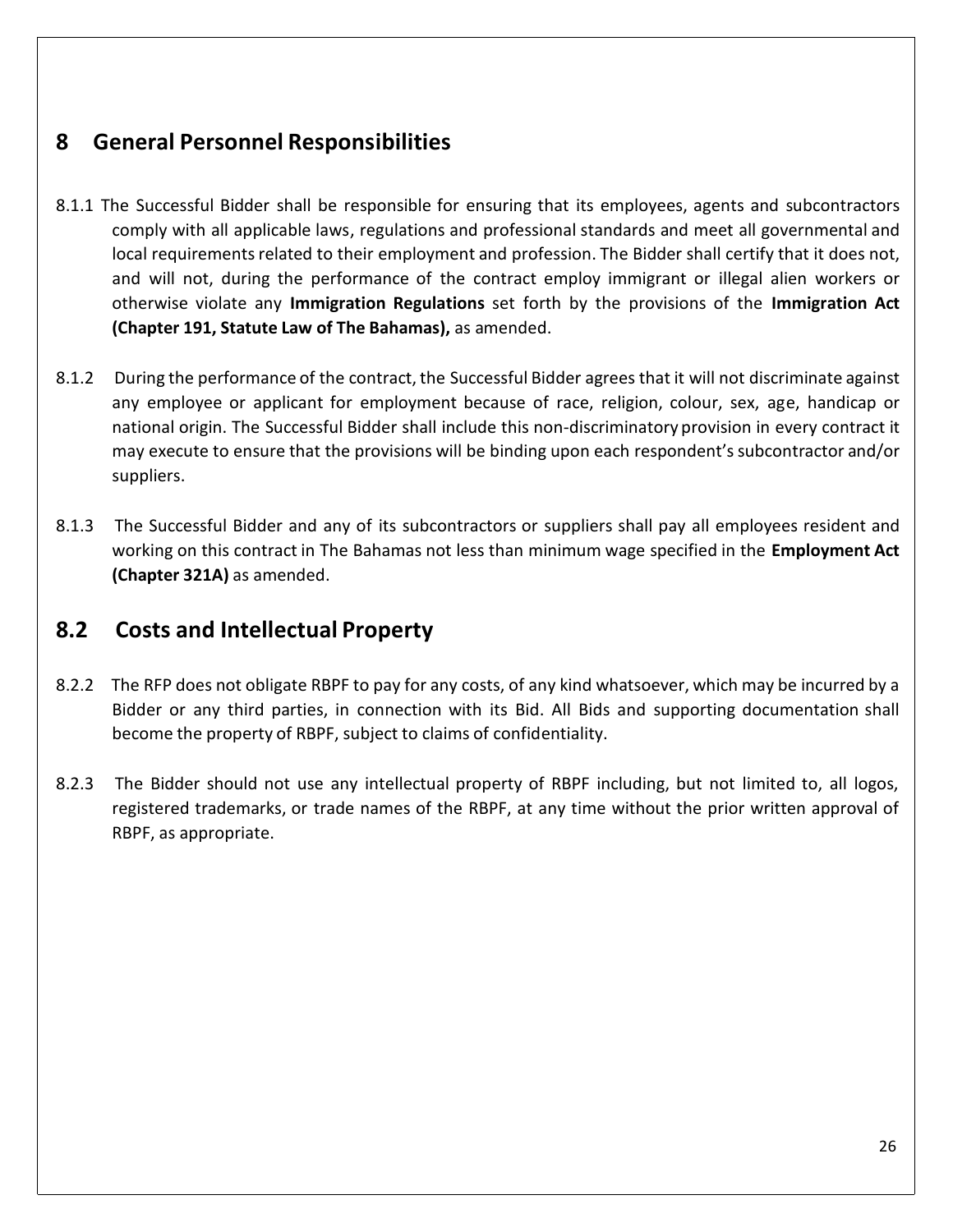### **8.3 Fraud and Corrupt Practices**

- 8.3.1 The Bidders and their respective officers, employees, agents and advisors shall observe the highest standard of ethics during the RFP process and subsequent to the issue of the award and during the subsistence of the agreement. Notwithstanding anything to the contrary contained herein, or the Agreement, RBPF shall reject a Bid, withdraw the issue of the award or terminate the Agreement, as the case may be, without being liable in any manner whatsoever to the Bidder or Successful Bidder, as the case may be, if it determines that the Bidder or Successful Bidder, as the case may be, has, directly or indirectly or through an agent, engaged in corrupt practice, fraudulent practice, coercive practice, undesirable practice or restrictive practice in the bidding process. In such an event, RBPF shall disqualify the Bidder from further participation in the bid process.
- 8.3.2 For the purposes of this clause, the following terms shall have the meaning hereinafter respectively assigned to them:
	- a. **"corrupt practice**" means (i) the offering, giving, receiving, or soliciting, directly or indirectly, of anything of value to influence the actions of any person connected with the bidding process (for avoidance of doubt, offering of employment to or employing or engaging in any manner whatsoever, directly or indirectly, any official of the RBPF, the Ministry of National Security or the Government of The Bahamas who is or has been associated in any manner, directly or indirectly with the bidding process or the award or has dealt with matters concerning the Agreement or arising there from, before or after the execution thereof, at any time prior to the expiry of one year from the date such official resigns or retires from or otherwise ceases to be in the service of the RBPF, the Ministry of National Security or the Government of The Bahamas, shall be deemed to constitute influencing the actions of a person connected with the bidding process); or (ii) engaging in any manner whatsoever any person in respect of any matter relating to the Project or the award or the Agreement, who at any time has been or is a legal, financial or technical advisor of RBPF in relation to any matter concerning the Project;
	- b. "**fraudulent practice**" means a misrepresentation or omission of facts or suppression of facts or disclosure of incomplete facts, in order to influence the bidding process;
	- c. "**coercive practice**" means impairing or harming or threatening to impair or harm, directly or indirectly, any person or property to influence any person's participation or action in the bidding process;
	- d. **"undesirable practice"** means (i) establishing contact with any person connected with or employed or engaged by RBPF with the objective of canvassing, lobbying or in any manner influencing or attempting to influence the bidding process; or (ii) having a Conflict of Interest; and
	- e. "**restrictive practice**" means forming a cartel or arriving at any understanding or arrangement among Bidders with the objective of restricting or manipulating a full and fair competition in the bidding process.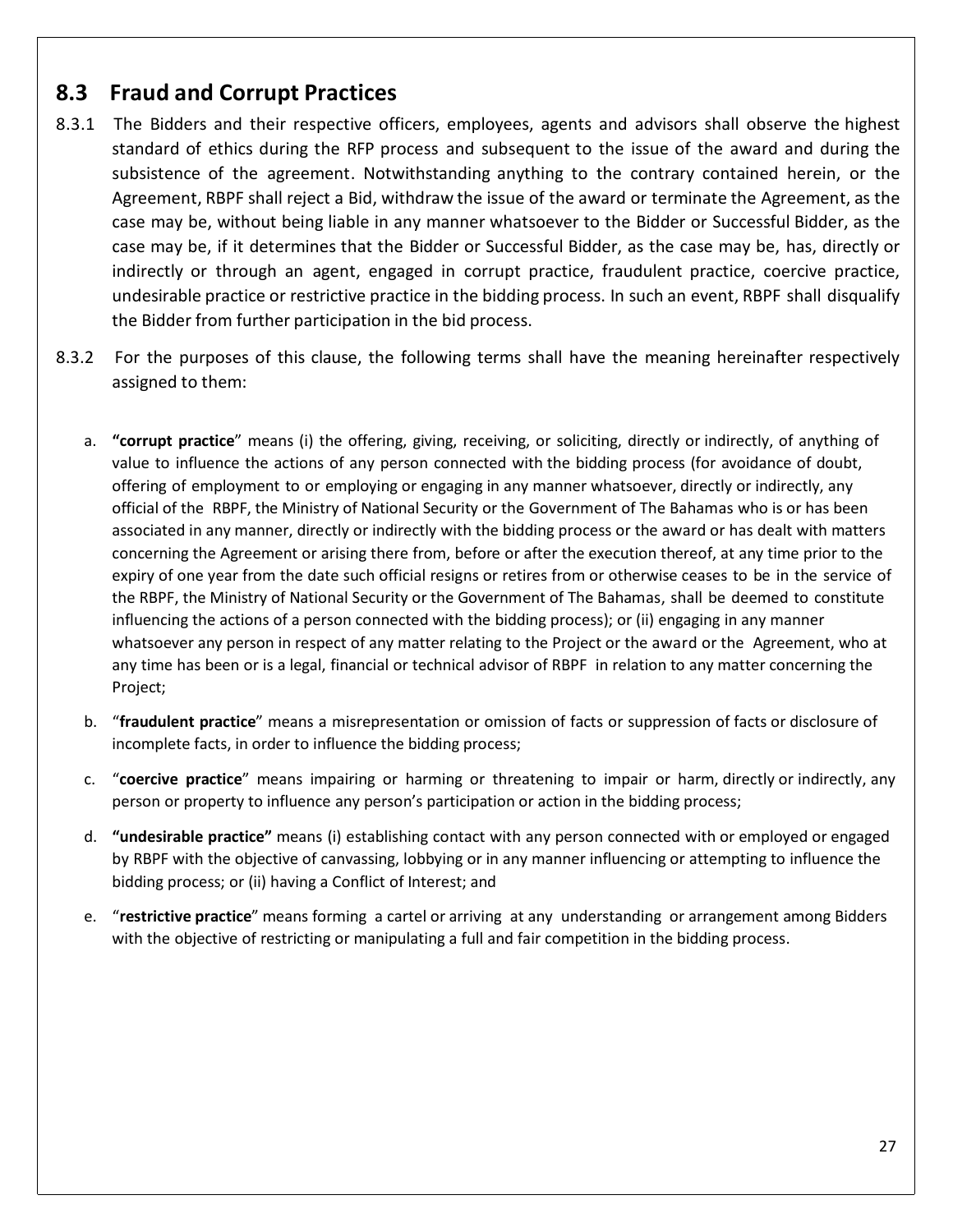## **8.4 Conflict of Interest**

8.4.1 A Bidder shall not have a conflict of interest (**"Conflict of Interest"**) that affects the Bidding Process. Any Bidder found to have a Conflict of Interest shall be disqualified. Without limiting the generality of the above, a Bidder shall be considered to have a Conflict of Interest that affects the Bidding Process, if:

a. such Bidder (or any constituent thereof) and any other Bidder (or any constituent thereof) have common controlling shareholders or other ownership interest; provided that this qualification shall not arise in cases where the direct or indirect shareholding in a Bidder or a constituent thereof in the other Bidder(s) (or any of its constituents) is less than five percent (5%) of its paid up and subscribed capital; or

b. a constituent of such Bidder is also a constituent of another Bidder; or

c. such Bidder receives or has received any direct or indirect subsidy from any other Bidder, or has provided any such subsidy to any other Bidder; or

d. such Bidder has the same legal representative for purposes of this Bid as any other Bidder; or e. such Bidder has a relationship with another Bidder, directly or through common third parties, that puts them in a position to have access to each other's information about, or to influence the Bid of either or each of the other Bidder.

### **8.5 Bidder's Responses**

All accepted Bids shall become the property of RBPF and will not be returned.

### **8.6 Governing Law**

- 8.6.1 This RFP and all ensuing processes and agreements shall be governed by the laws of the Commonwealth of The Bahamas.
- 8.6.2 The courts of The Bahamas shall have exclusive jurisdiction over all disputes arising under, pursuant to and/or in connection with the bidding process.

### **8.7 Liability**

- 8.7.1 RBPF shall not be liable to any Bidder, person, or entity for any losses, expenses, costs, claims, or damages of any kind:
	- $\triangleright$  Arising out of, by reason of, or attributable to, the Bidder responding to this RFP; or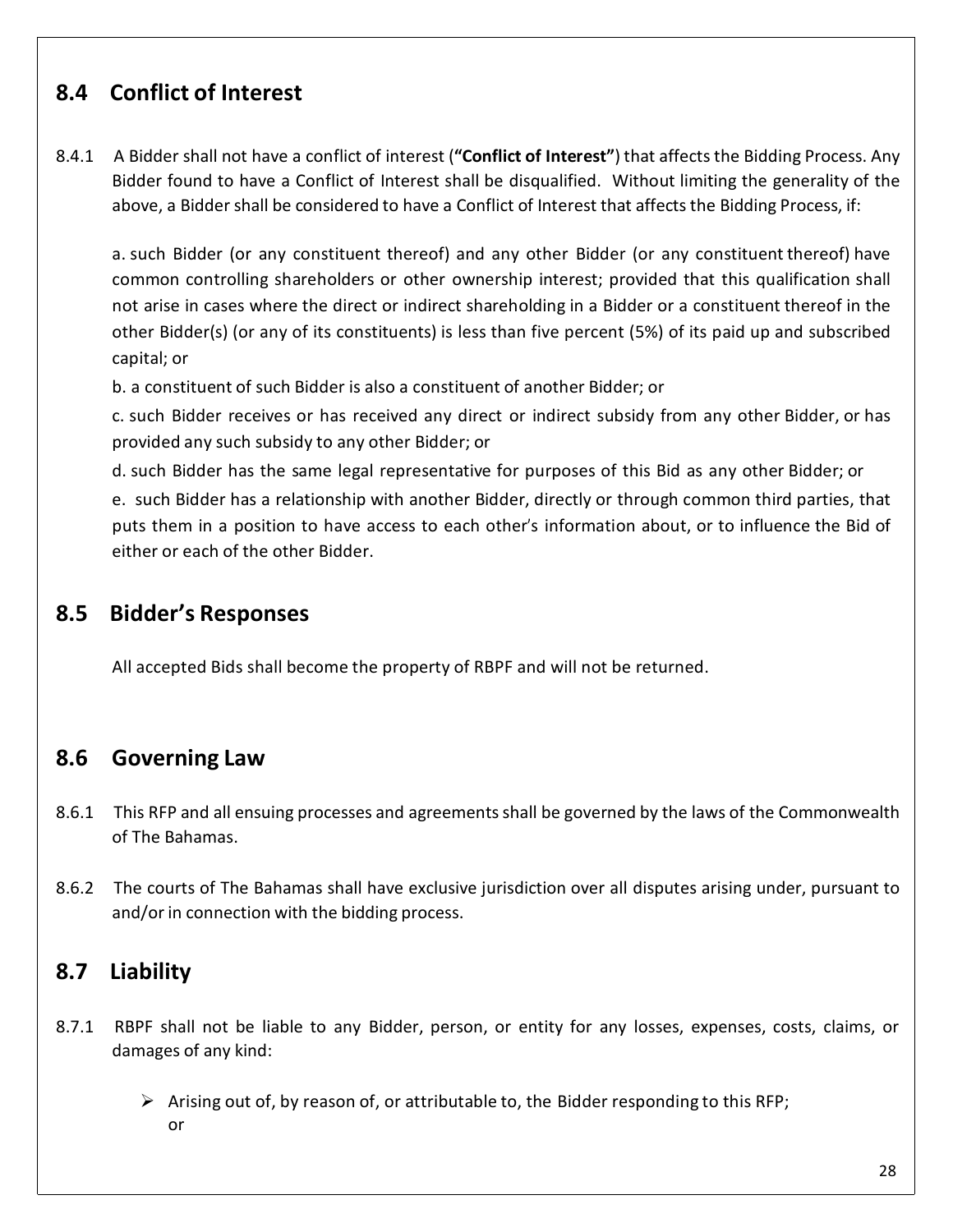- $\triangleright$  As a result of the use of any information, error, or omission contained in this RFP document.
- 8.7.2 The Authority also accepts no liability of any nature whether resulting from negligence or otherwise howsoever caused arising from reliance of any Bidder upon the statements contained in this RFP.

# **8.8 Entire RFP**

This RFP, any addenda to it, and any attached schedules, constitutes the entire RFP.